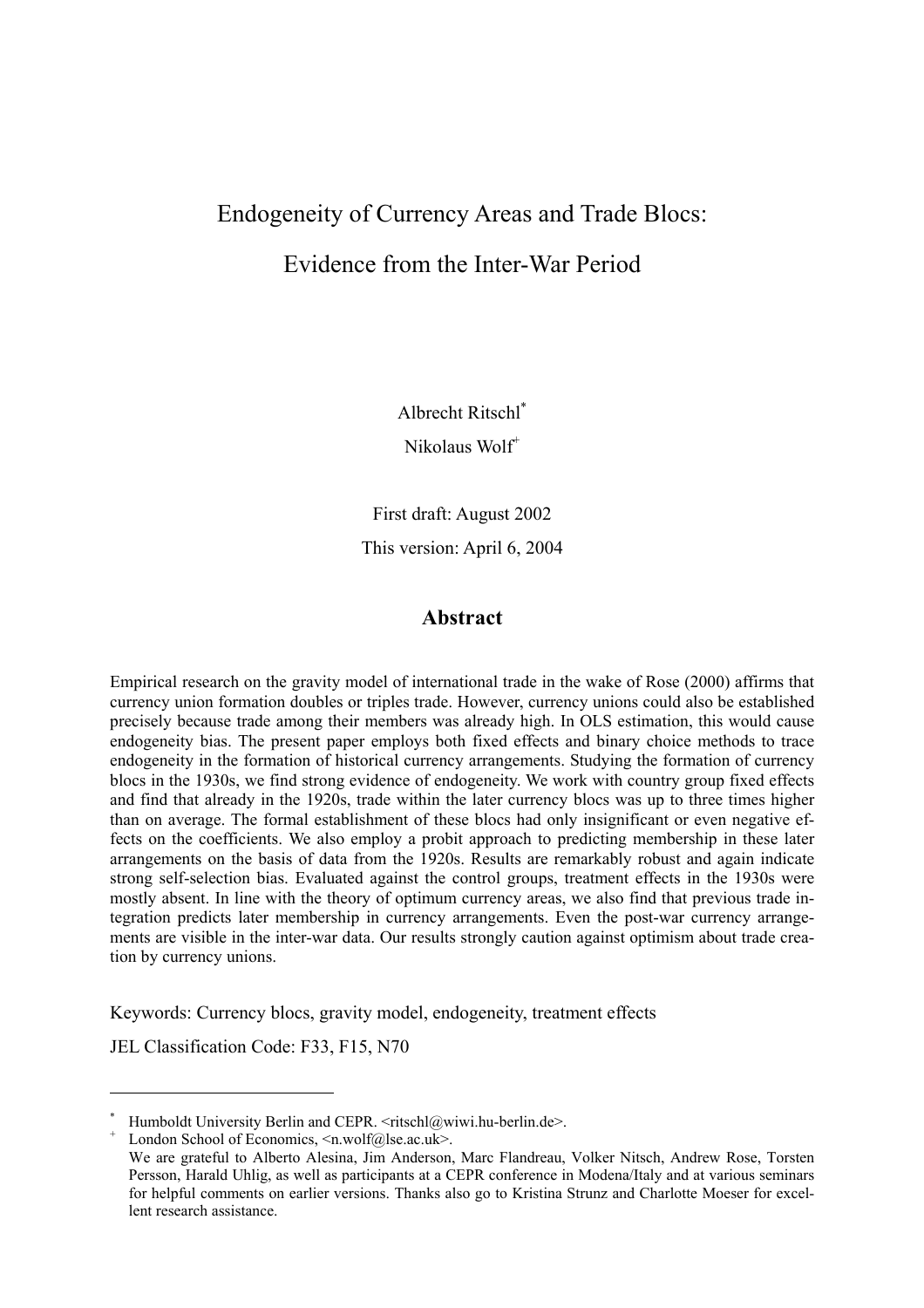### I. Introduction

What is the effect of currency unions on international trade? Recent empirical research by Rose [2000, 2001] finds that trade within currency unions is two to three times larger than a gravity model of international trade would predict. The gravity model, now a standard tool of the trade literature see e.g. Anderson [1979], Deardorff [1998], Anderson and van Wincoop [2003], establishes that other things equal, trade between any two countries mainly depends on distance and relative size. Within this model, the measured effect of currency unions on trade is usually large.

But there is also a competing view. It is motivated by the theory of optimal currency areas (OCA), as introduced by Mundell [1961] and McKinnon [1963] and further developed by Frankel and Rose [1997, 1998], Dixit [2000], and Alesina and Barro [2002]. OCA theory argues that trade integration may give rise to monetary integration, as the degree of economic integration between two countries affects the possible welfare gains of a monetary union. This may cause endogeneity bias: national currencies may have been abandoned and a currency union formed precisely *because* trade was already high.

The challenge for empirical research is to identify the discretionary effect of a changing currency arrangement on trade in the presence of anticipation effects. Trade might be high already before the creation of a currency union because agents anticipate their trade creating effect. This anticipation effect would obscure true endogeneity, i.e. the creation of a currency arrangement as an endogenous response to trade integration. One of the key contributions of this paper is to examine a historical episode in which new currency areas formed in the aftermath of a cataclysmic, unexpected event. This allows us to discount anticipation effects, and interpret our results as evidence in favor of endogeneity.

The cataclysmic event to which we refer is the Great Depression and the subsequent collapse of the gold standard. In the aftermath of the Great Depression, the gold standard was replaced by several regional currency blocs. If the formation of these regional currency blocs was unexpected, anticipation effects are likely to be absent from the data. Then, information on trade relations before the Great Depression could serve to identify the effects of the post-depression currency arrangements.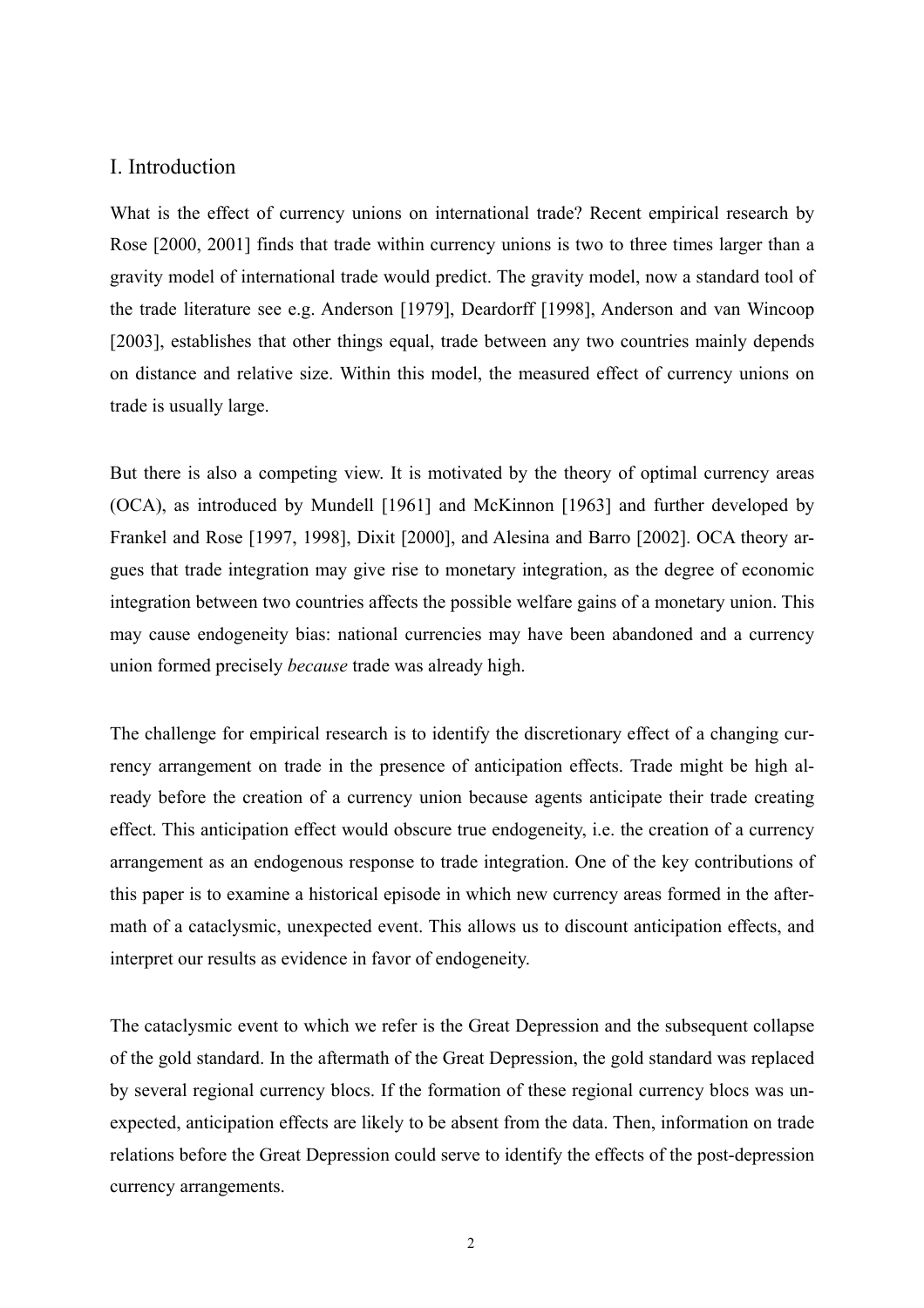There exists a solid body of literature which argues that the Great Depression was indeed an unexpected event. Hamilton [1987, 1992] has argued that deflation after 1929 came unexpectedly. Dominguez, Fair and Shapiro [1988] examined the performance of contemporary business-cycle forecasts through leading indicators, including a series by Irving Fisher, and found that they fail to predict the recession. Ritschl and Woitek [2001] find that predicting the depression from monetary variables is equally difficult. All these results imply that the gold standard was still credible before 1929 and that anticipation of future currency blocs did not influence agents' behavior.

None of the currency blocs we study in this paper is a currency union in the strict sense. Instead, the blocs which formed in the 1930s range from fixed-exchange rate systems with high capital mobility to networks of bilateral exchange rate agreements with tight capital controls. Nevertheless, these currency arrangements behave very much like currency unions: in naïve cross-section estimation of a gravity model, they exhibit the pretty much the same high coefficients. Combined with the unexpected end of the inter-war gold standard, the formation of these currency blocs thus provides an almost ideal natural experiment.

Eichengreen and Irwin [1995] estimate three separate cross-sectional gravity models for the benchmark years of 1928, 1935, and 1938. They actually do find strong effects of the later currency blocs in their regression for 1928, however without having a clear interpretation for this result. In parts of our paper we build on their results; however we pool our cross-section trade data over the benchmark years. We estimate an augmented version of the gravity model as in Glick and Rose [2002] and Estevadeordal, Frantz and Taylor [2003]. This model can be viewed as a reduced form of different models of trade with solid microfoundations, see Anderson and van Wincoop [2003], Redding and Venables [2001], Eaton and Kortum [2002].

Assessment of this issue is a typical problem in the analysis of treatment effects [on the key issues, see Heckman et al., 1999]. The analyst aims to find out about the effects of exposing an observation unit to a treatment, be it a drug, a training program, or a currency arrangement. Evaluating the effects of any treatment necessarily involves an unobservable counterfactual, namely, the state of the treated observation unit had there been no treatment. There are two principal ways to overcome this problem, either by making the comparison with the individual's state before the beginning (or after the end) of the treatment, or by comparison with a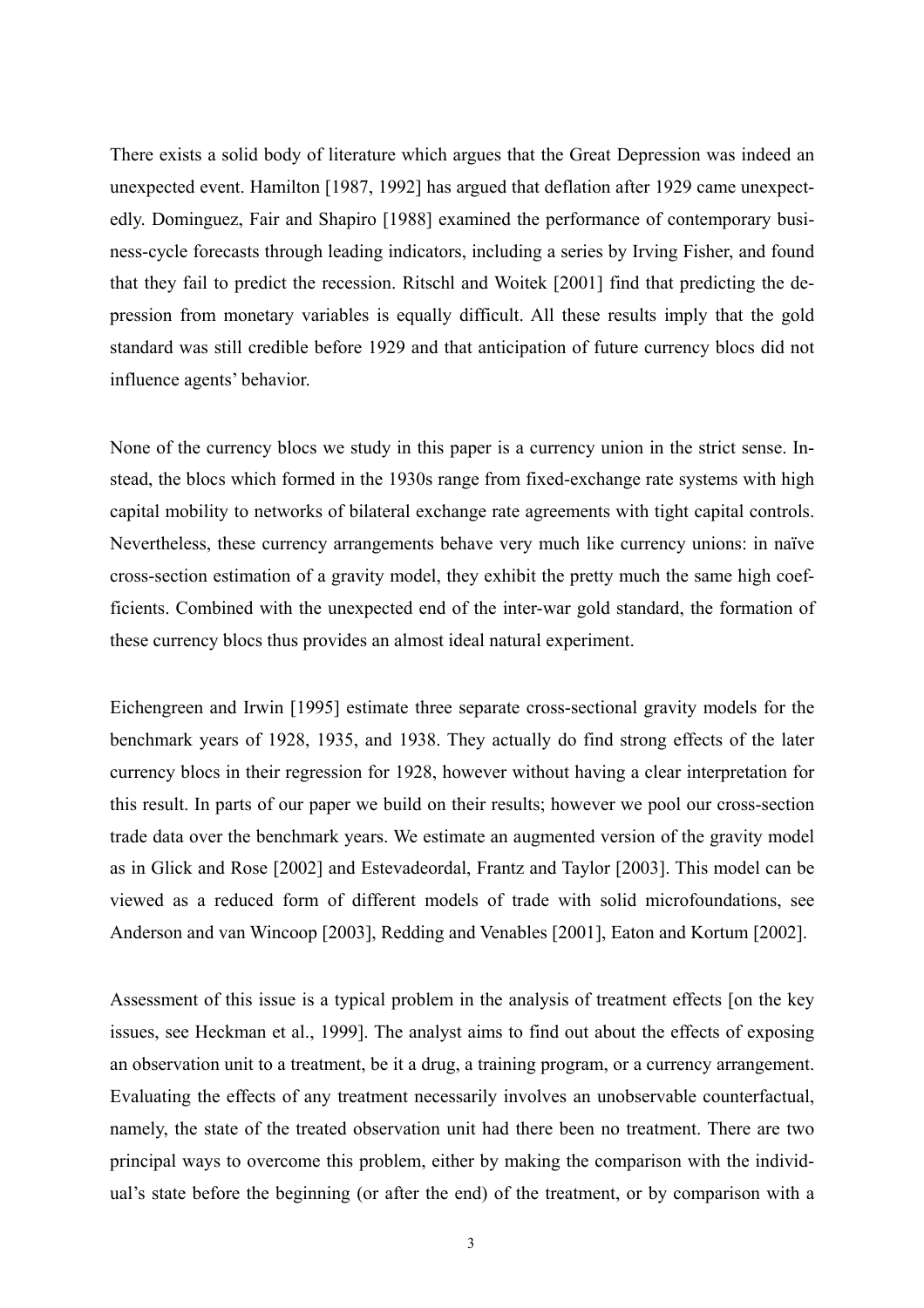control group of other observation units not under treatment. The present paper looks into a, possibly unique, historical case where both, the intertemporal and the cross-sectional approaches to identification can be applied without contamination.

The literature on currency arrangements has just begun to pay attention to the proper identification of treatment effects. While initial work of Rose [2000, 2001] consisted in cross-section analysis, recent work has fanned out along both the intertemporal and the cross-section dimension. To use information over the cross section and over time simultaneously, it has become common to apply panel data techniques, see e.g. Glick and Rose [2002] and Rose [2001] for post-war data and Flandreau and Maurel [2001] or López-Córdova and Meissner [2003] for data from the classical gold standard. Recent work of Estevadeordal, Frantz and Taylor [2003] provides a survey of existing applications with historical data. The key finding of Rose, namely that the creation of a currency union has very large trade creating effects, usually survives in these specifications. To improve on the proper choice of a control group, Persson [2001] has proposed a two-stage procedure to the gravity equation, akin to Heckman's Heckit estimator. In a first stage, a binary choice approach is employed to select a suitable control group from common characteristics. In a second stage, the gravity equation measuring the treatment effect is run for a subsample including the both treated and the control group. Restricting comparison to this pre-selected control group, Persson [2001] finds the treatment effects of currency unions to become significantly smaller. We will apply a similar approach in this paper, with even stronger results.

Identification of the treatment effects of a currency arrangement along the intertemporal dimension faces the problem of anticipation effects: trade among the future members of a currency arrangement may rise in the expectation that a formal arrangement will be established in the future. Given the unanticipated breakdown of the gold standard, we can safely rule out such anticipation effects.

Another key contribution of our paper is to analyze the famous currency dummies a little closer. First, in most of our paper we drop the assumption of Glick and Rose [2002] who chose to pool all members of any currency union in their sample into one dummy variable, thus restricting all currency unions to have the same average effect. We will rather adhere to the approach of Eichengreen and Irwin [1995] and measure the trade effect of each currency arrangement separately. Nitsch [2002] has shown that doing so in Rose [2000]'s post-war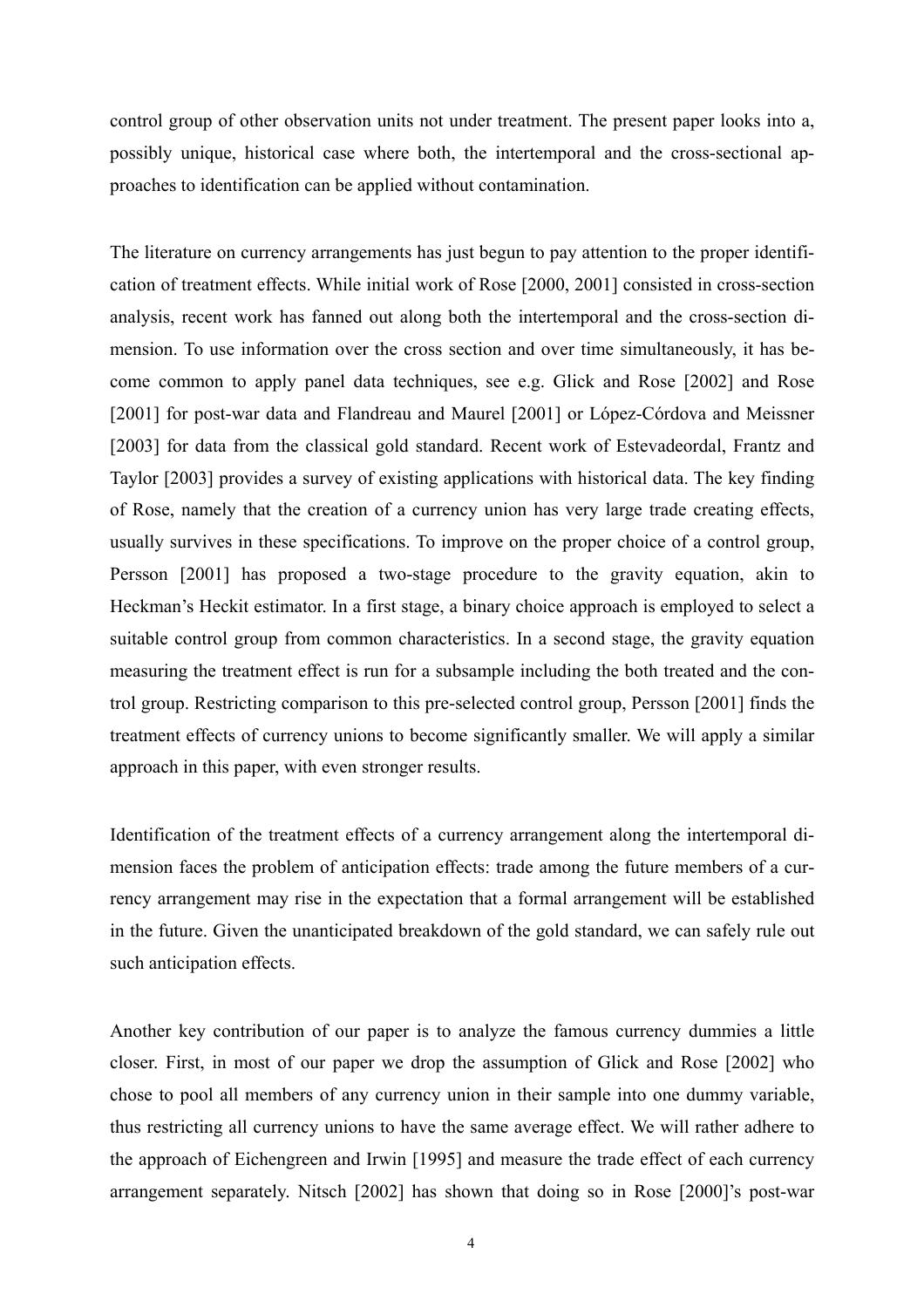dataset, trade creation effects vary substantially. We will find similar effects. Second, we examine the behavior of these dummies over time in order to identify the treatment effect of currency arrangements intertemporally. For each currency area, we define two dummy variables. One is our analog to Andrew Rose's [2000] CU variable. It is equal to one while the formal currency arrangement is operative. The second includes the same country group; however, it is equal to one for the whole sampling period. Essentially, this second dummy is a country group fixed effect. It captures any trade that is higher already *before* a currency bloc is formed (or after it has dissolved).

Introducing country group dummies instead of country pair fixed effects for the trade among members of a currency arrangement has two advantages. First, it allows direct comparison of the group of countries under a currency arrangement with the same reference group before treatment. Second, inclusion of country group dummies increases degrees of freedom and reduces potential collinearity problems. Including a full set of country-pair fixed effects in a panel estimation might be desirable on theoretical grounds, see e.g. Anderson and van Wincoop [2003]. However, there is a deeper identification issue here: as country-pair fixed effects on every trade pair pick up any other time-invariant pair characteristics (such as distance, language, colonial ties, etc.), they make the estimation of a gravity model of trade essentially infeasible.<sup>1</sup> Choosing country group instead of country pair fixed effects is a way to circumvent this problem.

In line with Anderson and van Wincoop [2003] and with the theoretical foundations of the gravity-equation we add to these fixed group effects a set of time-specific country effects. These pick up unobserved price-level effects (or country-specific "multilateral resistance" terms) that were found to bias most empirical results from gravity models.

Estimating the gravity model in the presence of appropriate fixed effects, in this paper we obtain strong evidence in favor of endogeneity. Most of the major currency and trade blocs that formed in the 1930s are visible already in the data from the 1920s. The coefficients on the country group dummies indicate that already prior to the Great Depression, trade among the members of the later blocs was 2-3 times larger than predicted by the gravity model. Those are precisely the orders of magnitude obtained by Rose and his coauthors. We find that controlling for this endogeneity, the effects of actually establishing these currency arrangements in the 1930s are most often insignificant or even negative.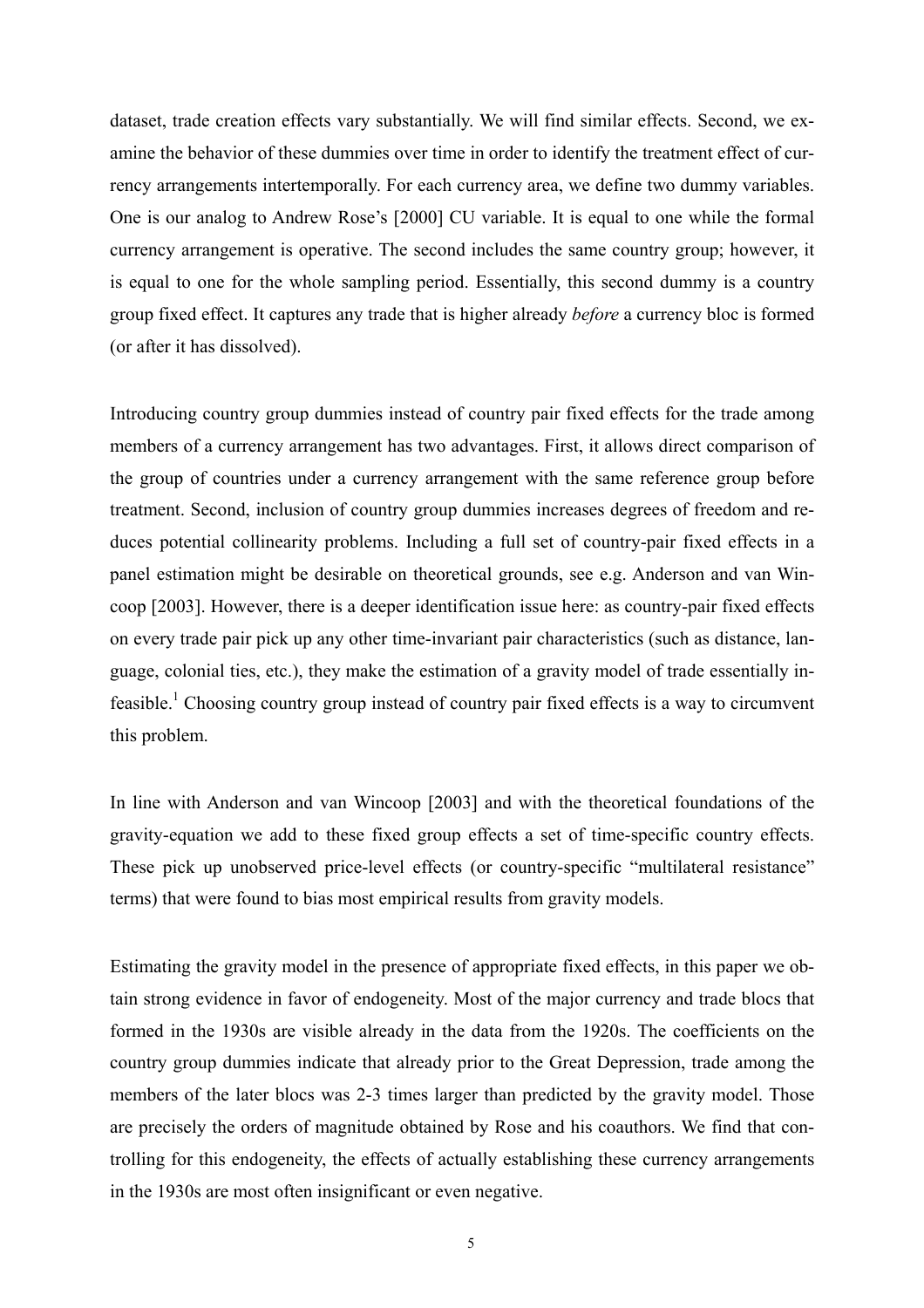All estimation methods that we employ can be seen as a way of identifying the *treatment effect on the treated* against a counterfactual, the state of the treated in the absence of treatment. As this counterfactual is inherently unobservable, identifying assumptions need to be made to infer the counterfactual from observations on something else. This can be either the group of the treated at different points in time, assuming other characteristics of this group to be constant over time. This is the rationale behind fixed effect estimation, which assumes the group of the treated to be its own control group.

Alternatively, a counterfactual can be constructed by suitable cross-sectional comparison. In the cross-section domain, econometric comparison of the treated group with the control group is prone to be contaminated by two effects. First, the treatment itself may have *indirect effects* on the control group. In the context of trade and currency areas, these indirect effects may consist in trade diversion away from third parties. In the empirical literature on currency areas, the only paper we are aware of that controls for trade diversion is Eichengreen and Irwin [1995], which finds strong such effects during the inter-war period. To the extent that indirect effects are not fully controlled for, measurement of the treatment effect may be biased. Second, the group of the treated may itself not have been randomly selected, leading to endogeneity bias. Fixed effect estimation is only an incomplete way to circumvent this problem, as it critically depends on the time invariance over the panel of any factors causing endogeneity. To tackle this issue, we follow Persson's [2001] binary choice approach to control group selection. The idea here is to find a probability, called the *propensity score*, that a given observation is being selected into the treatment group (the currency arrangement), given a vector of fundamental characteristics. Persson employs this approach to construct a control group for the gravity equation.

In this paper, we employ a related approach to provide a more direct test for the validity of OCA theory. We employ a probit model to test the predictive power of trade patterns in 1928 for the formation of future currency arrangements. To this end we borrow the concept of a client-anchor structure in the formation of currency unions from Alesina and Barro [2002]. Usually, currency arrangements are formed in auch a way that client countries fix their currency to the currency of an anchor. OCA theory states that optimally chosen currency areas arise endogenously as a response to previously high trade integration. Trade with the respective anchor countries in 1928 would thus be a predictor for membership in the later currency areas.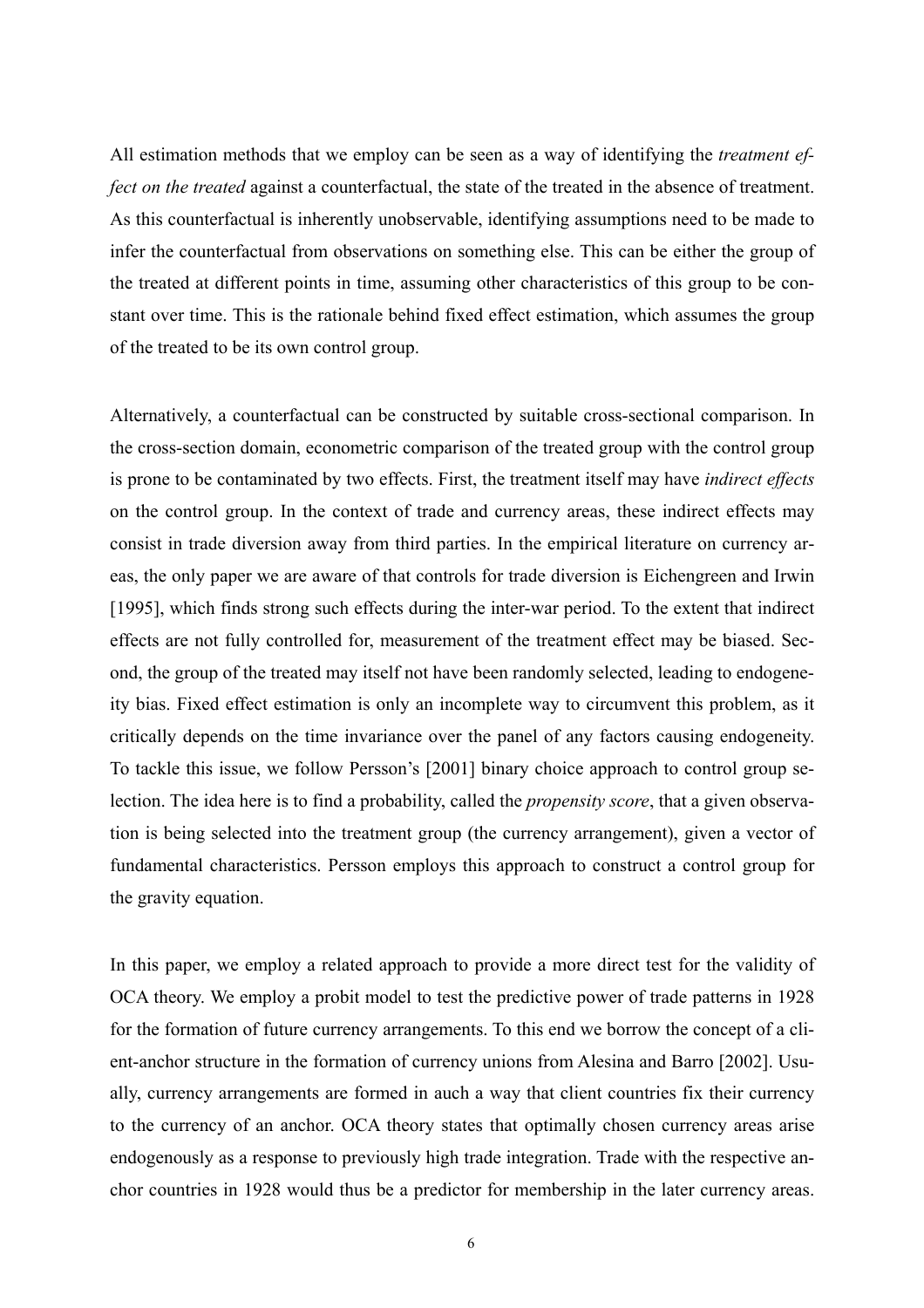We find that 1928 trade with the anchor countries Britain, France, and Germany indeed helps to predict membership in the trade blocs of the 1930s.

Finally, if path dependence of the various trade and currency arrangements was prevalent in the inter-war period, it is natural to ask if post-war European integration was foreshadowed in the inter-war data. It was indeed. Since the choice to join these post-war arrangements were no more mutually exclusive we use simple probit models to test the predictive power of tradeintegration. Both the gravity equation and the binary probit approach provide evidence of intense trade among the future members of the postwar European blocs.

The remainder of this paper is structured as follows. Section II introduces the model setup and also discusses data sources and methods. Section III provides a brief review of the historical background. Section IV presents benchmark estimates for the gravity model and shows the effects of endogeneity on the results. Section V turns to the binary choice approach. Section VI examines the possible endogeneity of Europe's post-war institutions, and Section VII concludes with suggestions for further research.

## II. Model Setup and Data Sources

The basic idea of the gravity model rests on the observation that other things equal, trade between any two countries is larger the closer they are located. It is customary to control for size and for different per-capita levels of income, employing the log product of the respective country GNPs and per-capita products. The standard gravity equation used by Rose [2000] and many others is a variant of the following specification:

(1) 
$$
TRADE_{ijt} = a_o + a_1 Y_{it} \cdot Y_{jt} + a_2 Y_{it} \cdot y_{jt} + a_3 DIST_{ij} + CONTROLS... + u_{ijt}
$$

where *TRADE<sub>ijt</sub>* is the (log) volume of trade between countries *i* and *j* at time *t* and were  $Y_{it}$ and  $y_{it}$  are, respectively, the (logs of) total and per-capital output in country *i* at time *t*. *DIST<sub>ij</sub>* is the log of geographical distance between the two countries, operationalized as the distance between their respective capitals as the crow flies.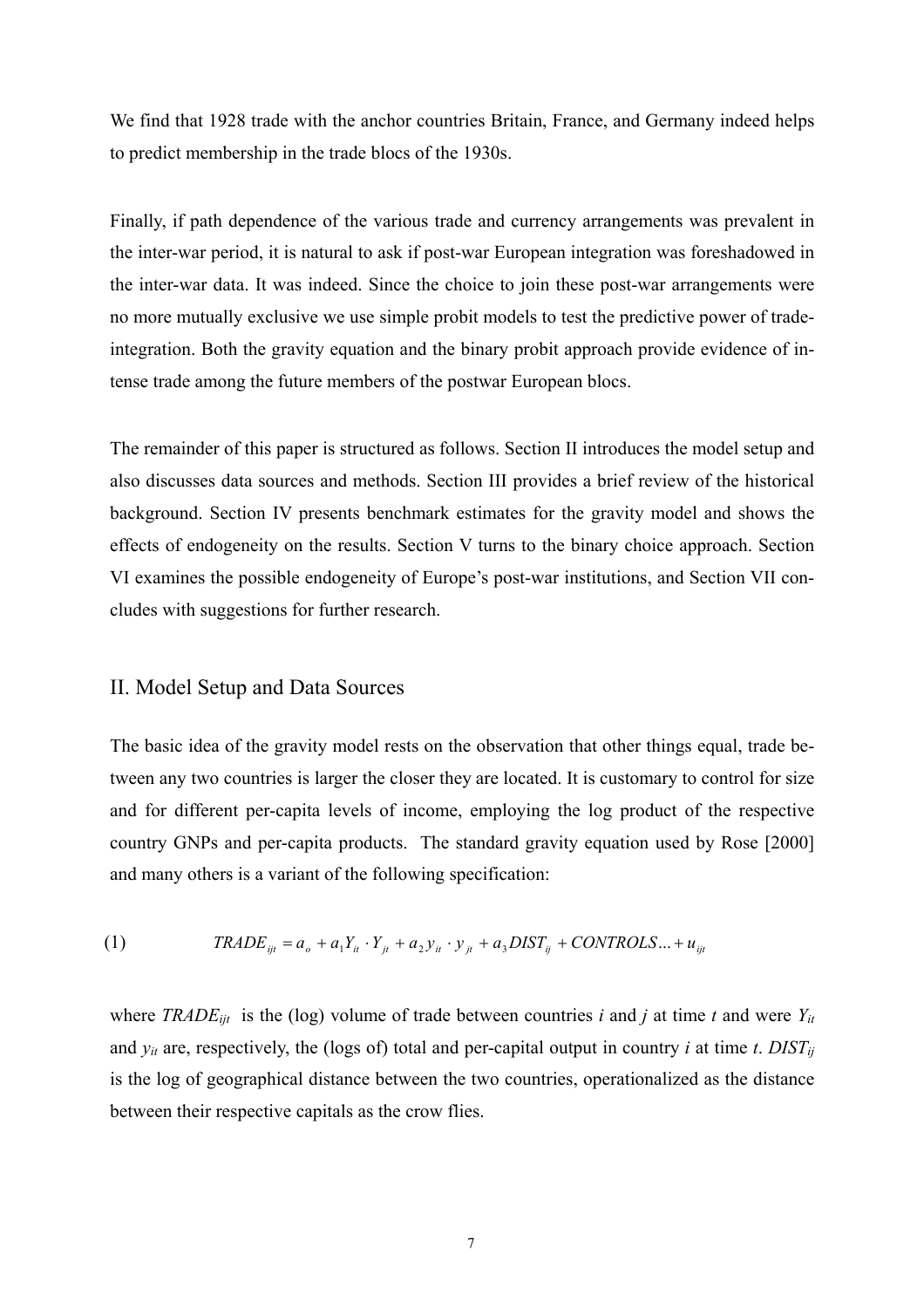To this adds a set of binary control variables, which are intended to capture common characteristics *Z*, such as common language, common colonial history, common membership in multilateral trade arrangements, and, importantly, a common land border:

(2) 
$$
D_{ij}^{IN} = \begin{cases} 1, & i, j \in \mathbb{Z} \\ 0 & \text{otherwise} \end{cases}
$$

One such control is Rose's [2000] "CU dummy" for common currency union membership. We will employ this control for membership in the currency blocs that formed in the 1930s, after the gold standard dissolved. None of these blocs is a currency union in the strict sense. Still, we will find that trade within these blocs is up to two or three times higher than on average, just as in the case of strict currency unions.

Evidently, estimation (1) in the presence of (2) from panel data is likely to be plagued by endogeneity problems. Suppose we want to evaluate the effects of a currency arrangement between the country of origin *i* and the destination country *j*. For a complete answer, we would need a counterfactual telling us how much these countries would have traded had there been no currency arrangement.

Such a counterfactual is inherently unobservable. Whenever a currency arrangement is in effect, the observed data necessarily "overwrite" any counterfactual data that would have obtained in the absence of a currency arrangement. Evaluation of a currency arrangement therefore rests on identifying assumptions about the unobserved counterfactual.

Estimation without any further controls, sometimes referred to as the *between estimator*, assumes that the indicator variable in (2) fully identifies the treatment effect. Among other things, this involves assuming that the country pairs in the treatment *Z* do not exhibit any other common characteristics,  $\tilde{Z}_t = 0$ , all *t*. On the contrary, the fixed effects or *within estimator* takes care precisely of such common characteristics. Here, the identifying assumption is that for each country pair under the treatment, the idiosyncratic characteristics  $\tilde{Z}_{ij}$  are constant over time and uncorrelated to both the controls and the residual:  $\widetilde{Z}_{ij,t} = \overline{a}_{ij}$ , all *t*. In either case, it is assumed that the unobserved counterfactual can be measured by observing the treated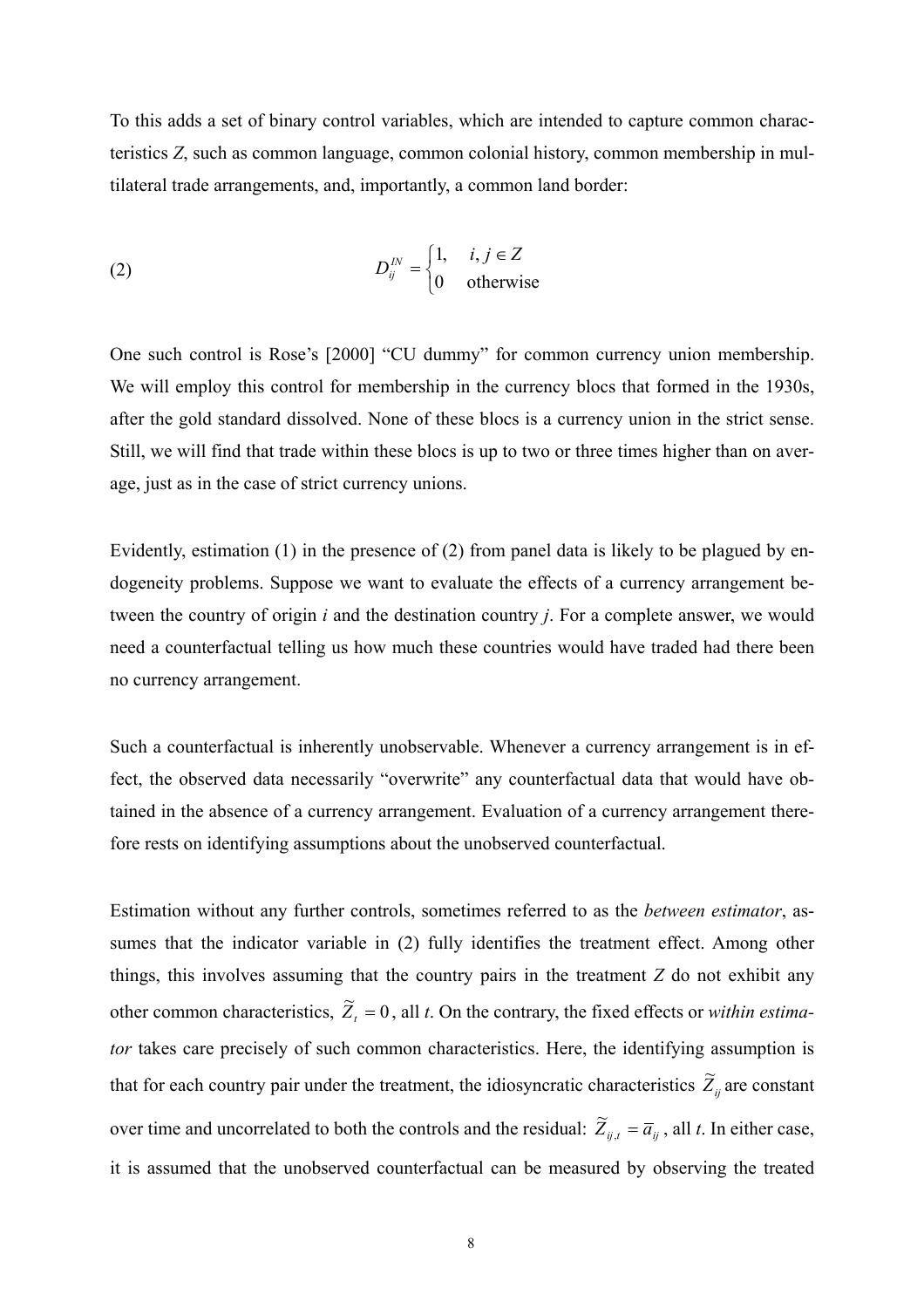country pairs before or after the treatment. In this manner, the country pairs under treatment become their own control group in panel estimation.

In the next section, we will apply fixed effects to the analysis of endogeneity in the formation of currency arrangements in the inter-war period. In contrast to the existing literature, we will employ country group dummies instead of country or country pair fixed effects. The specification to be estimated then becomes:

(3) *TRADE*<sub>*ijt*</sub> = 
$$
a_1 + a_1
$$
Country Group Dumm  $y + \gamma$  CU Treatment Effect<sub>*s*</sub> +  $\delta W_t + u_{ijt}$   
 $a_{ij} = 0 \Leftrightarrow$  Country Group Dumm  $y = 1$ 

where *W* is a vector of nuisance terms. In eq. (3), the country group dummy measures the preexisting common characteristics of a group of countries that will enter into a currency arrangement at some point during the observation period. In contrast, <sup>γ</sup> *CU Treatment Effect* measures the treatment effect of the currency arrangement itself.

In the absence of anticipation effects, a simple classification establishes itself:

| (4) | $a_1 = 0$ , $\gamma = 0$ CU has no effect                                   |
|-----|-----------------------------------------------------------------------------|
|     | $a_1 = 0$ , $\gamma \neq 0$ CU has full effect                              |
|     | $a_1 \neq 0$ , $\gamma = 0$ CU entirely endogenous, no additional effect    |
|     | $a_1 \neq 0$ , $\gamma \neq 0$ CU partly endogenous, some additional effect |

Note that it is not relevant for the unbiasedness of the CU coefficient whether country group dummies or country pair fixed effects [as in Glick and Rose, 2002] are chosen, as long all country pairs in the relevant group are included: the country group dummy is a linear combination of the respective country pair fixed effects.

However, the choice between country pair fixed effects and country group dummies does matter crucially for the feasibility of estimating the gravity model (3). A complete set of country pair fixed effects  $a_{ij}$  for all countries in the sample would exhaust all degrees of freedom, as it completely characterizes the time-invariant cross-country variation through individual regression constants. In contrast, grouping the relevant countries as in (3) and introducing country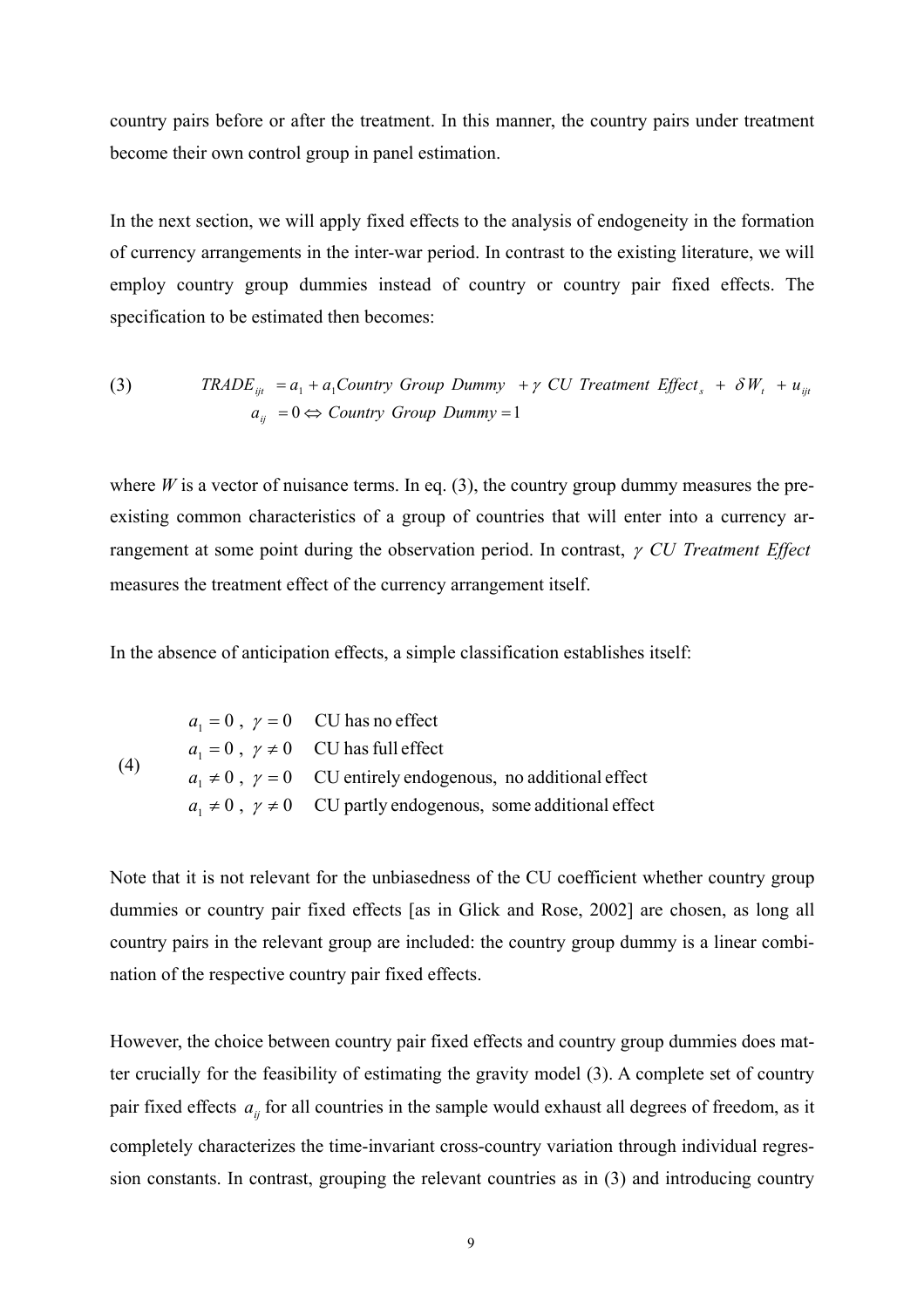pair fixed effects only for countries not covered by a currency arrangement frees up degrees of freedom and allows for unbiased estimation of the gravity model. This is true even if trade among countries not in a currency arrangement is controlled for by a full set of country pair fixed effects. As an alternative, Estevadeordal, Frantz and Taylor [2003] suggest the use of country fixed effects. This is also consistent with Anderson and van Wincoop [2003], who suggest the use of country fixed effects, interacted with time effects, to account for price level effects in trade not captured by the gravity model. In the sequel, we will employ both methods alongside each other.

For the estimation of gravity models like (1) or (3), different literatures have adopted slightly differing standards. In the literature on currency unions it is customary to employ the average trade volume between countries *i* and *j* as the dependent variable. The literature on border effects in trade in the wake of McCallum [1995] has employed trade flows in either direction, thus obtaining two observations per country pair. As Helliwell [1998] argues, this fully utilizes the information from the difference in *fob* and *cif* prices that would be lost in averaging over trade flows. Asymmetry in trade and transport costs is also theoretically important, as in Anderson and van Wincoop [2003]. In this paper, we adhere to this philosophy and include each trade flow as a separate data point.

A potential problem comes in through observed zero trade flows. Arguably, trade between any two countries will only seldom be identically zero. Statistical offices commonly report trade volumes only beyond certain thresholds, which introduces a censorship problem Eichengreen and Irwin [1995] employed scaled ordinary least squares with log(1*+trade*) instead of log(*trade*) as the left-hand-side variable. Nitsch [2002] has argued that zero trade observations might introduce potentially large bias into the estimates of Rose [2000]. We follow standard practice on censored data and estimate by Tobit, taking the lowest observed value as the censoring point.

Our estimates combine two different data sets. Trade data were collected by the League of Nations for the benchmark years of 1928, 1935, and 1938 as published in Hilgerdt [1942] and converted to 1936 dollars. GNP data at purchasing power parities are available from Prados de la Escosura [2000] for 29 countries, including the United States, Canada, and most of Europe. We converted output data for the Soviet Union from Maddison [1995] to fit in with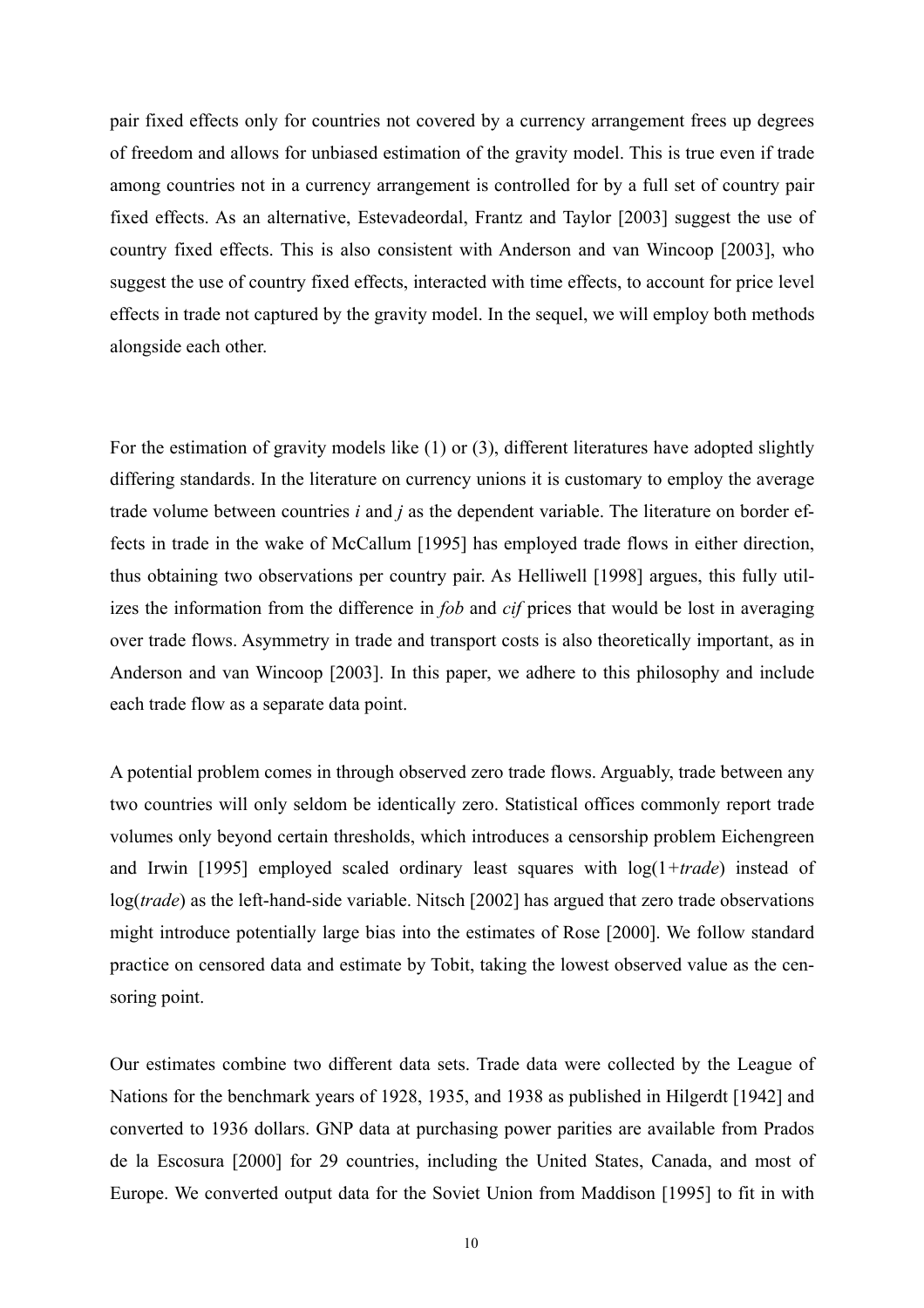the Prados data set. Per year, this provides 435 country pairs, or 870 observations. Pooled over the three years, the data set includes 2610 observations. Further details on the data are provided in the appendix.

#### III. Historical background

The onset of the Great Depression in Europe and North America triggered a sharp disintegration of international financial and trading networks. While world industrial production fell within three years to about two-thirds of the 1929 level, world trade in 1932 had declined to some mere 40 percent of the 1929 level [see League of Nations, 1939]. At the same time the direction and patterns of trade were shifted dramatically, changing the traditional multilateral system into a patchwork of regional settlements. For example, the share of Britain's exports to the Commonwealth rose between 1928 and 1938 from 44.4 to about 50 percent, France roughly doubled its import and export shares to colonies and protectorates, and Germany massively increased her trade with South Eastern Europe and Latin America relative to that with other regions [see Eichengreen and Irwin, 1995].

The obvious sources of trade reorientation were regional commercial and monetary arrangements, substituting previous commitment to free trade and adherence to the Gold Standard. However, these regional settlements did not emerge randomly, but rather along pre-existing lines of political preference and economic dependence. When Britain left the Gold Standard in September 1931, the countries for which Britain was a key export market got under pressure to follow suit off gold. Moreover, after the Brussels Conference in 1920 and the Genoa Conference in 1922 had encouraged holding foreign currency instead of gold, there was an incentive for these countries to peg to sterling in order to avoid losses on their sterling reserves [Feinstein, Temin and Toniolo, 1997, p. 151]. Next, shortly after Britain had reneged its commitment to free trade with the Import Duties Act, the Ottawa Agreements in 1932 established preferential trading relations within the Commonwealth. Obviously, trade relations within the Commonwealth had been tight already before 1932, and some authors doubt the importance of those agreements, arguing that already earlier there had been a trend towards growing complementarities between the British economy and the rest of the Empire [see Schlote, 1952; Thorbecke, 1960]. Hence, the actual impact of the Ottawa Agreements on trade is subject to dispute.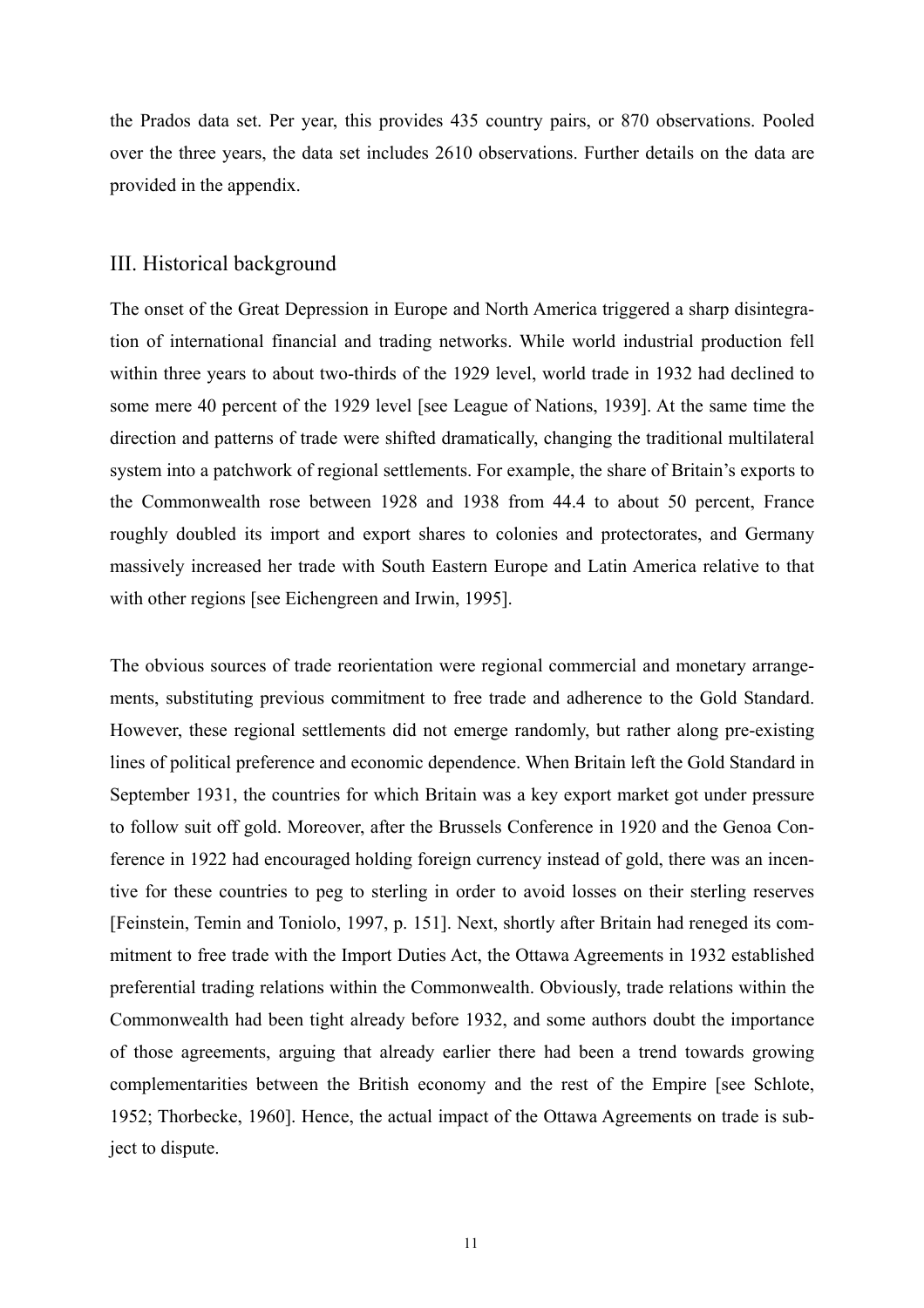Other countries, including Germany, maintained their official gold parities, but restricted convertibility trough a system of exchange controls rather than tariffs or quotas. The banking and currency crisis in July 1931 and the sterling devaluation induced a shortage of foreign exchange in many countries. Especially South Eastern and Central European countries, which exported raw materials and agricultural products, experienced a sharp deterioration in their terms of trade while being restricted in access to foreign capital [Nyboe Andersen, 1946, p. 17]. Already in November 1931, a conference of the Danubian countries in Prague held under the auspices of the Bank for International Settlements led to the negotiation of clearing agreements among pairs of exchange-control countries in South Eastern and Central Europe designed to facilitate trade without requiring settlement in international reserves [Eichengreen, 1995]. Germany played a major part in these settlements for two reasons. First, Germany was involved to these clearing agreements as a large regional creditor country, since her traditional economic influence in the area was strengthened by the political and economic collapse of Russia and by the break-up of the Habsburg Empire. But probably more important was Germany's role as one of the world's largest debtor countries after 1918. Immediately after the crisis of July 1931, the German government de facto abandoned the Gold Standard by introducing a rather provisional system of bilateral exchange controls, as other countries did. However, with Germany's economy starting to recover in 1933 and backed by the Nazi ideology of autarky, the bilateral exchange controls were expanded into a systematic trade policy in its own right [Nyboe Andersen, 1946]. In several cases, these bilateral exchange devices evolved into currency pegs to the Reichsmark during the late 1930s [see Milward, 1981]. As a result, there were increasingly rigid trade ties between Central and South Eastern Europe and Nazi Germany. The extent to which these arrangement diverted trade towards Germany is a matter of dispute, [see Ritschl, 2001].

Finally, several countries tried to defend their gold standard parities. France, Belgium, Switzerland, the Netherlands – all former members of the "Union Latine", a predecessor of the Gold Standard -, and Poland maintained their mutual exchange-rate stability until 1935/6. As their gold currencies grew increasingly overvalued with respect to already devalued currencies, the countries on Gold adopted ever more restrictive tariffs and import quotas to defend these exchange rates. Moreover, the Gold bloc countries often applied "exchange-dumping duties" against countries devaluing their currencies, thereby channelling their trade towards other Gold bloc members [Eichengreen, 1992, ch. 12].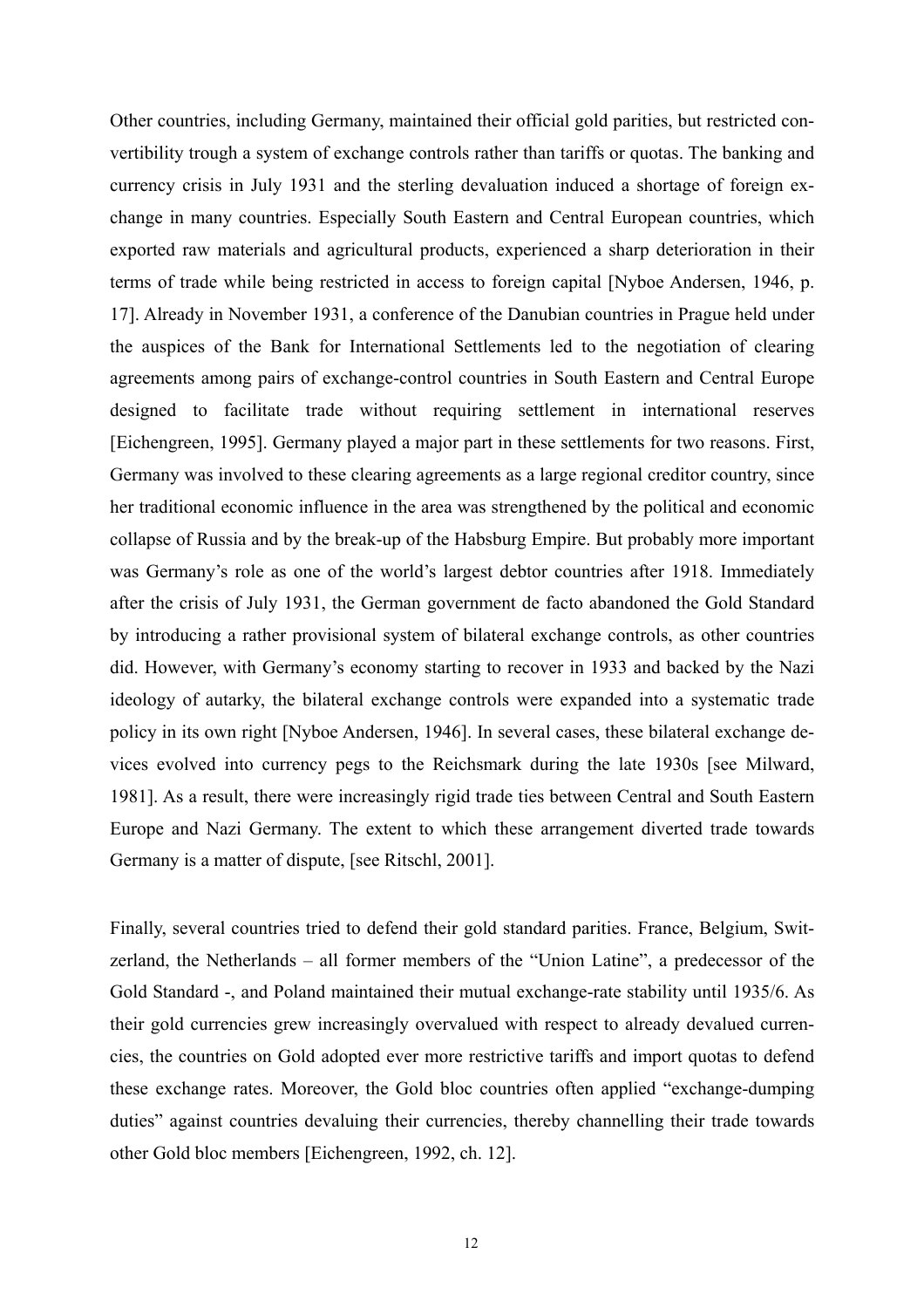Hence, the observed changes in the patterns of international trade can be traced back to massive institutional changes with the onset of the Great Depression. But apparently, most of these regional settlements emerged along the fault lines of pre-existing patterns of economic and political relationships. This is most evident in the case of Southeast Europe, for which a whole literature on the long-term consequences of the collapse of the Habsburg monarchy has developed (for a controversy among historians on this issue, see Milward [1981] and Wendt [1981]). Any attempt to assess the impact of the arrangements that emerged in the 1930s should take this as a caveat.

#### IV. Endogeneity of Currency Areas and Trade Blocs: Main Results

This section provides results for the benchmark gravity equation (3) with controls for endogeneity as detailed in (4). Given that the Great Depression and the demise of the gold standard were hard to predict, endogeneity of the currency arrangements of the 1930s should show up in the 1928 data already. As stated above, the gold standard was almost universal before the Great Depression. Among the countries in our sample, only the Soviet Union and Japan were not on gold in 1928. After the Great Depression, everyone reneged on the gold standard, except for five countries that carried on to 1935/6. As a substitute, regional currency and trade blocs formed. The currency agreements and trade blocs we look at were as follows. For the classification and for further references, see Eichengreen and Irwin [1995]:

- (i) *Gold bloc*: five countries that remained on the gold standard to 1936, namely France, the Netherlands, Belgium (to 1935), Switzerland, and Poland
- (ii) *Sterling bloc*: nine countries that left the gold standard in 1931/2 and tied their currencies to the British pound, namely Great Britain, Ireland, Norway, Denmark, Sweden, Finland, Portugal, Australia, and New Zealand.
- (iii) *Commonwealth*: five countries that formed a protectionist tariff area in the Ottawa preferences of 1932, namely Great Britain, Ireland, Canada, Australia, and New Zealand.
- (iv) *Reichsmark bloc*: seven countries formerly on the gold standard that had currency pegs to the reichsmark around 1937/38, namely Germany, Czechoslovakia, Austria, Hungary, Romania, Bulgaria, and Greece.
- (v) *Foreign exchange control*: thirteen countries that maintained foreign exchange agreements with multiple exchange rates with each other and with Germany,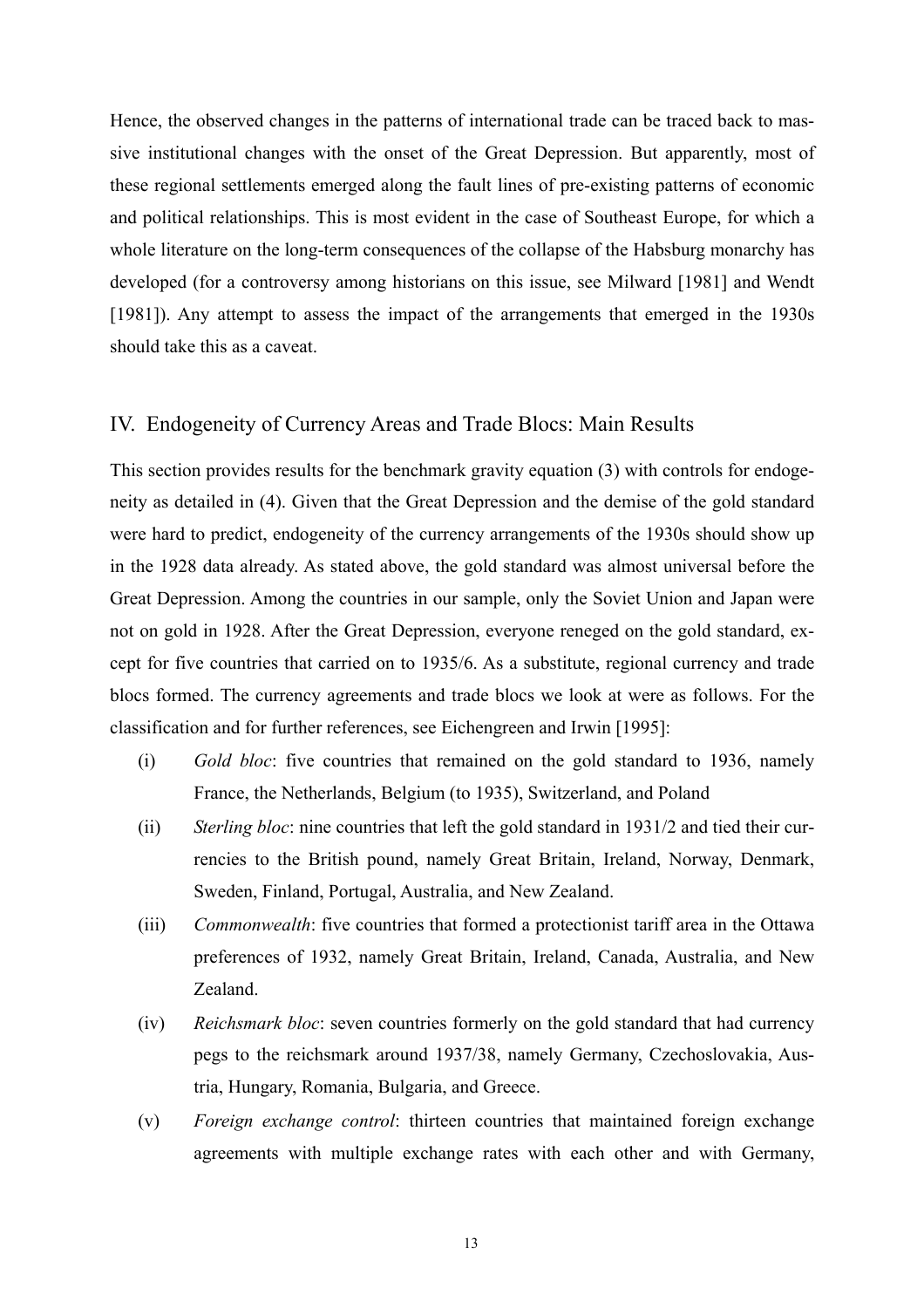namely Austria, Hungary, Romania, Yugoslavia, Turkey, Italy, Spain, Germany, the Netherlands, Denmark, Norway, Sweden, and Finland [see Ellis, 1941].

Evidently, there existed major overlaps in bloc membership. This implies that the presence of other, competing arrangements need to be accounted for in order to evaluate the effects of any single bloc properly. Moreover, not all blocs were currency areas, and where they were, the relationship to a currency union was sometimes far less than obvious (as is the case with the German-led reichsmark and foreign exchange control blocs).

Taking Rose [2000]; Rose and van Wincoop [2001] literally, these arrangements would hardly qualify as currency unions. Likewise, the character of the gold standard as a currency union could be questioned [but see Flandreau and Maurel, 2001, and López-Córdova and Meissner, 2003]. All this would imply that the effects of these arrangements were markedly smaller than the magnitudes obtained by Rose [2001, 2002]. However, this is not the case, as Table I bears out.

#### (Table I about here)

The estimates in Table I are all by Tobit, correcting for the censored distribution of the dependent variable. Table I shows the coefficients on the various currency and trade blocs of the 1930s in pooled regressions for the benchmark years of 1928, 1935, and 1938. In Table I, this is done as in the literature, except that Table I has a dummy variable for each currency arrangement separately. As in the literature, each of these dummy variables equals one while the currency arrangement is active, and is zero otherwise. As can be seen, many of the coefficients on the currency and trade blocs are remarkably close to the CU coefficients reported by Rose, e.g. in Rose [2002], ranging from .4 in one specification for the Sterling bloc to 1.26 for the Reichsmark bloc. This appears to reproduce Rose's results: trade among the members of a currency bloc is up to three times higher than the gravity model would predict. We also see that not all arrangements come out with coefficients that high: the exchange control bloc apparently had no trade effects at all, while those of the gold bloc appear uncertain.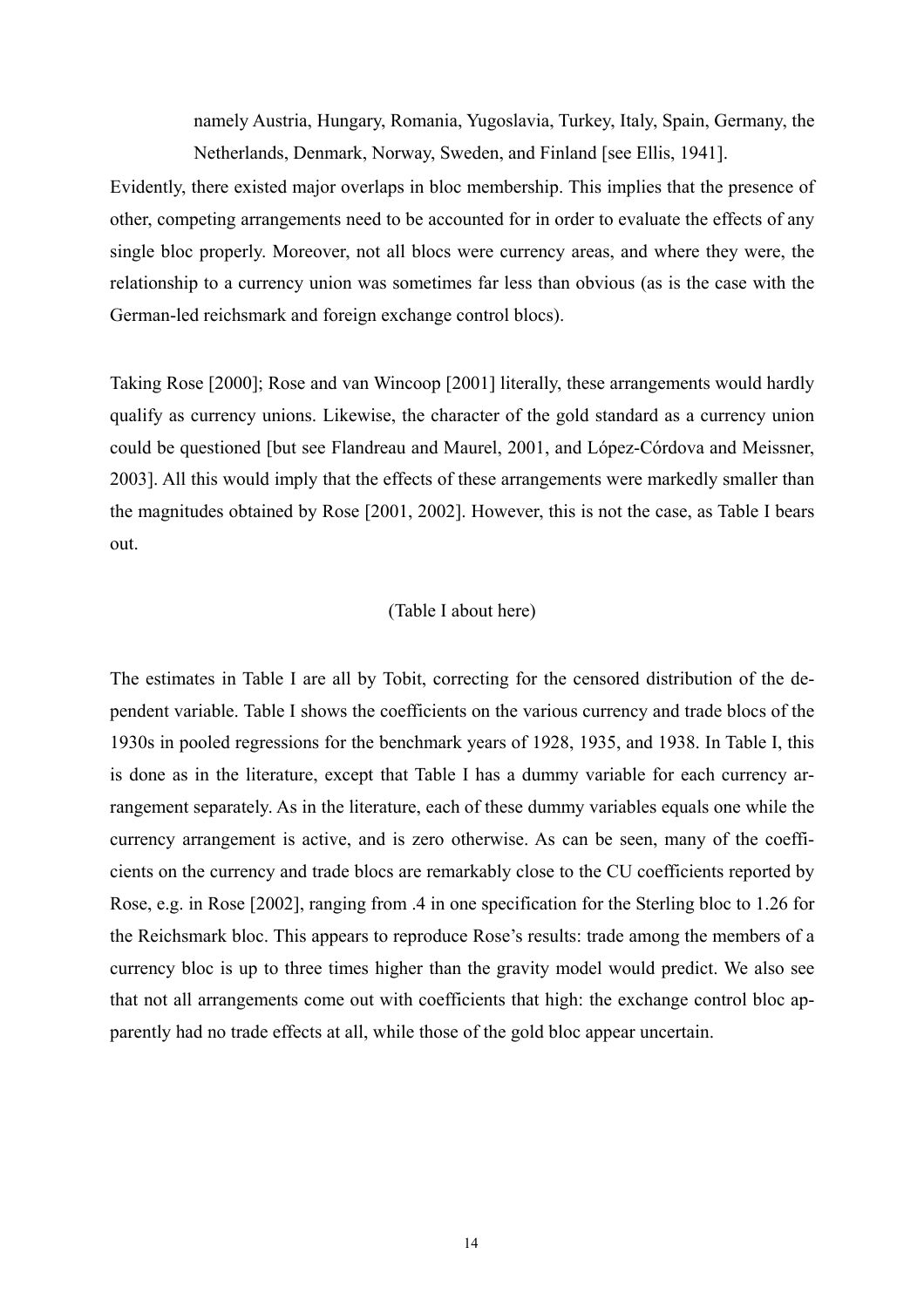The difficulty with the estimates in Table I is in the practicalities of fixed effect estimation. The currency arrangements in question are groups of country pairs, hence the proper choice of fixed effects would be all country pairs in question. an appropriate set of fixed effects would, however, exhaust almost all degrees of freedom for time-invariant effects in the equation and render estimation of the gravity model impossible. Table I includes country pair fixed effects only for the remaining ten (out of 435) country pairs not covered by any currency or trade arrangement in our sample in the 1930s.

Under this choice, whether or not fixed effects are included does not change the broad picture. This is consistent with the observation of Glick and Rose [2002] and Rose [2002] that minor alterations to the gravity equation do not affect its principal quantitative conclusions.

To get a proper grip on the panel dynamics, in Table II we therefore introduce interaction terms between the currency area variables and the time dummies for the 1930s. For each currency bloc, the respective interaction dummy (XXX\*treatment1930s) is equal to one for the period when the currency blocs were actually in effect. At the same time, the country group dummy XXX plays the role of a country group fixed effect.

## (Table II about here)

In the presence of this country group fixed effect, the coefficient of this interaction dummy for the 1930s thus measures the impact of actually introducing the respective currency arrangement. Under the modified null and alternative hypotheses derived in the previous section, a currency arrangement only had actual effects if this coefficient is significantly different from zero.

Table II again we presents alternative sets of estimates, one without added fixed effects, one with (time-varying) country fixed effects, and one with country-pair or bilateral fixed effects for the ten country pairs not included in any currency arrangement.

Compared to Table I, nearly all the group dummies now take on higher values, close to the magnitudes found by Rose. However, there is a catch to all this: given that we now control for the 1930s separately for each currency bloc, the coefficients on the blocs themselves are valid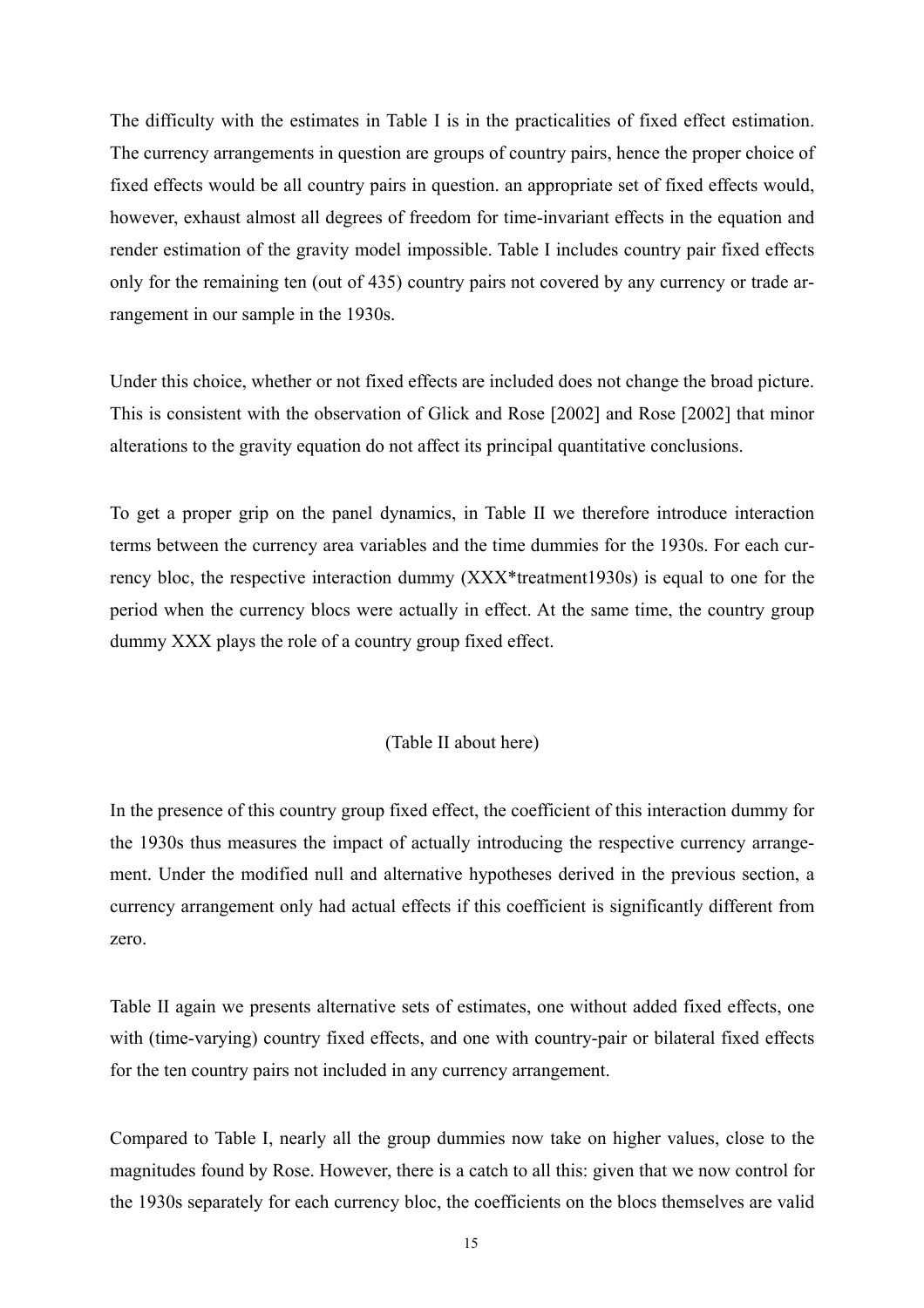only for the benchmark year of 1928, three years before the gold began to collapse. In 1928, none of the later currency arrangements was operative; all countries in the sample except for the USSR and Japan were on the gold standard. Even among the countries of the later gold bloc, trade was 1.6 to 1.8 times higher in 1928 than for the rest of the sample, at least in the estimate with country fixed effects. Eichengreen and Irwin [1995] argue that all these later blocs were somehow active already in the 1920s. This may be true for the Commonwealth, although a shift to tariff protection that might explain this occurred only in 1932. We doubt, however, that a similar point could be made for the other blocs under consideration.

In contrast to the mostly very high dummies for the 1920s, the treatment effects measured by the interaction dummies for the 1930s are low or even negative. Sometimes, the effects also cancel each other out. This is particularly true of the Commonwealth and the Sterling bloc in the 1930s, whose membership overlapped strongly. Being in the Sterling zone in the 1930s was a bad idea, although the coefficients from the 1920s predicted massive trade creation. However, the losses are outweighed by the massive benefits from being in the Commonwealth in the 1930s. The same is true of Germany's Reichsmark bloc. Being in this zone-to-be was extremely beneficial during the gold standard of the 1920s, but no further gains were made in the 1930s.

Trade among countries that stayed on gold clearly fared better in the 1930s than the average. Once we control for the break-up of the gold bloc in 1936, we see that being a member of the later gold bloc in 1928 implies no path dependence: trade among these countries in 1928 was just average. We find it remarkable, though, that the break-up (after-treatment) effects of the gold bloc are so different from the pre-treatment fixed effect. There is an asymmetry between before- and after-treatment, which invalidates the fixed effects model of the gold bloc in the second and third column. In passing we note that there is some, albeit insignificant evidence for trade creation among the members of the German-dominated bilateral exchange control system in the 1930s. This result is surprising in the light of the devastating criticism of this system by Ellis [1941] and Child [1958].

The interaction dummies in Table II suggests that all currency blocs of the 1930s are highly endogenous, except for the gold bloc. In the gold bloc of those countries that stayed on gold to the mid-1930s, there is now significant trade creation during the 1930s. Notice that neither the Sterling bloc nor the reichsmark bloc show any trade creation in the 1930s: with the exception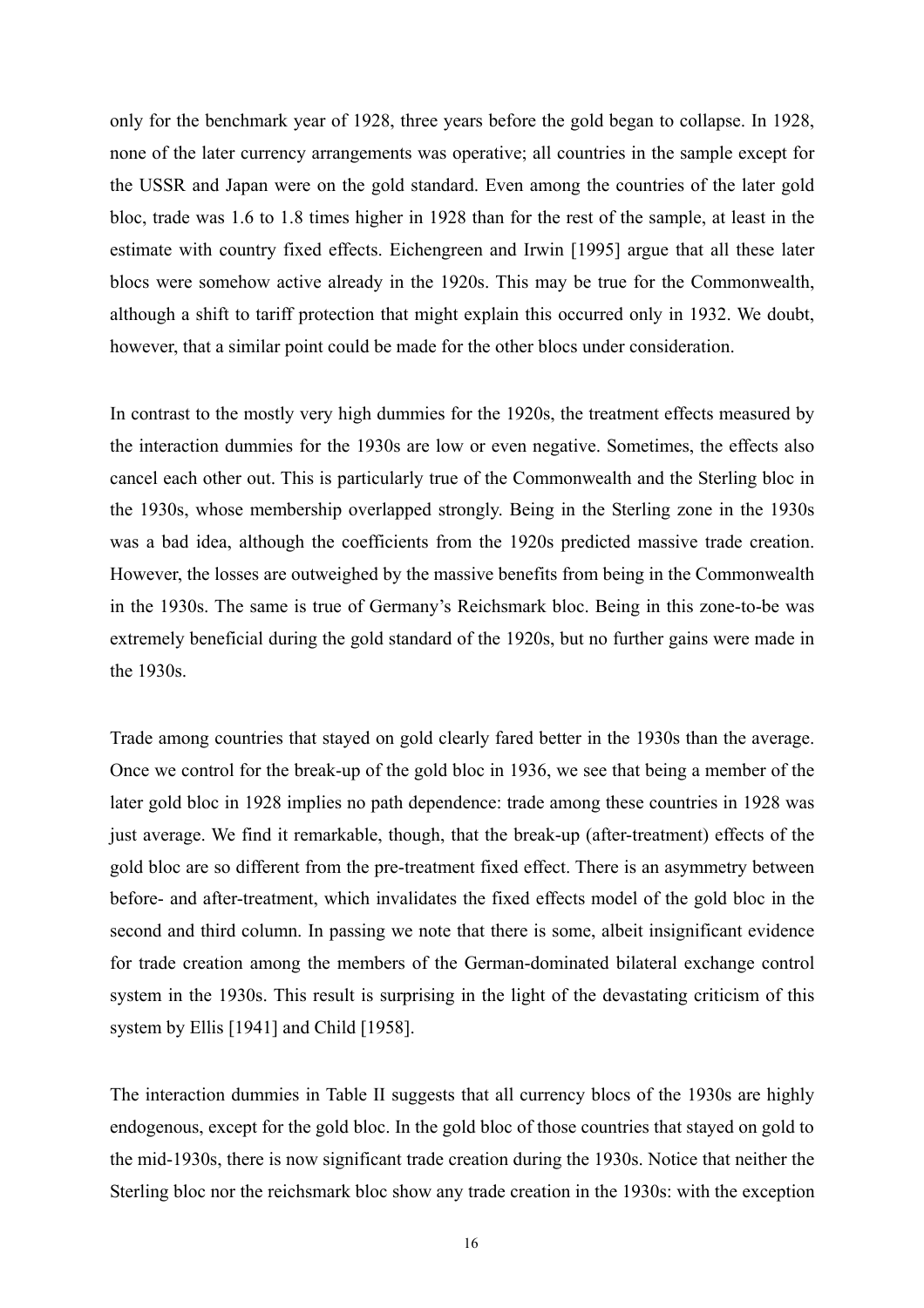of one insignificant coefficient, the signs on the respective coefficients are negative throughout.

Endogeneity also yields quantitatively impressive results. For the later Reichsmark zone, trade in the 1920s was between 2.4 and 4 times higher in the 1920s than the gravity model would predict. For the Sterling zone, this effect varies between 1.6 and 3.7. With country fixed effects and without country fixed effects, the coefficients appear to be higher in the Tobit regressions than in the OLS regression with dummies controlling for censoring. Whatever these refinements (we tried many more), they only strengthen the main result: currency blocs do not necessarily create trade. Instead, trade often creates currency blocs.

## V. Does Trade Create Currency Blocs? A Binary Choice Approach

Thus far we have estimated the effect of currency arrangements on trade while controlling for endogeneity. Evidence indicates that causation may go either way: as suggested by Rose, currency arrangements have considerable trade-creating effects. However, the persistence of trade relations is quantitatively even more important. There are two possible interpretations for this result: first, there is a case for path-dependent trade flows. Second and more excitingly, the creation of currency arrangements seems to depend at least in part on the existing pattern of international trade. The theory of optimal currency areas (OCA) developed by Mundell [1961], and especially the contribution of McKinnon [1963] motivates us to take this view seriously. Among other things, OCA theory suggests that the possible welfare gains of adopting a common currency increase in the degree of economic integration between two states. If this holds, one can predict future currency areas from historical trade patterns. Obviously we expect to find a lot of noise in this prediction: each currency arrangement has its own political history, and even OCA theory tells us that trade integration is only part of the story. But it might be an important one.

In this section we adopt a binary choice approach toward predicting currency bloc formation from trade in 1928. Our approach is motivated by Persson's [2001] criticism of the gravity approach to currency unions. Persson [2001] proposed a two-step matching approach to tackle the issue of endogeneity. He argues for the need to create a proper control group of trading partners that may or may not be part of a same currency arrangement. Persson does this by estimating the probability for a country pair to join a currency union, given a list of pairwise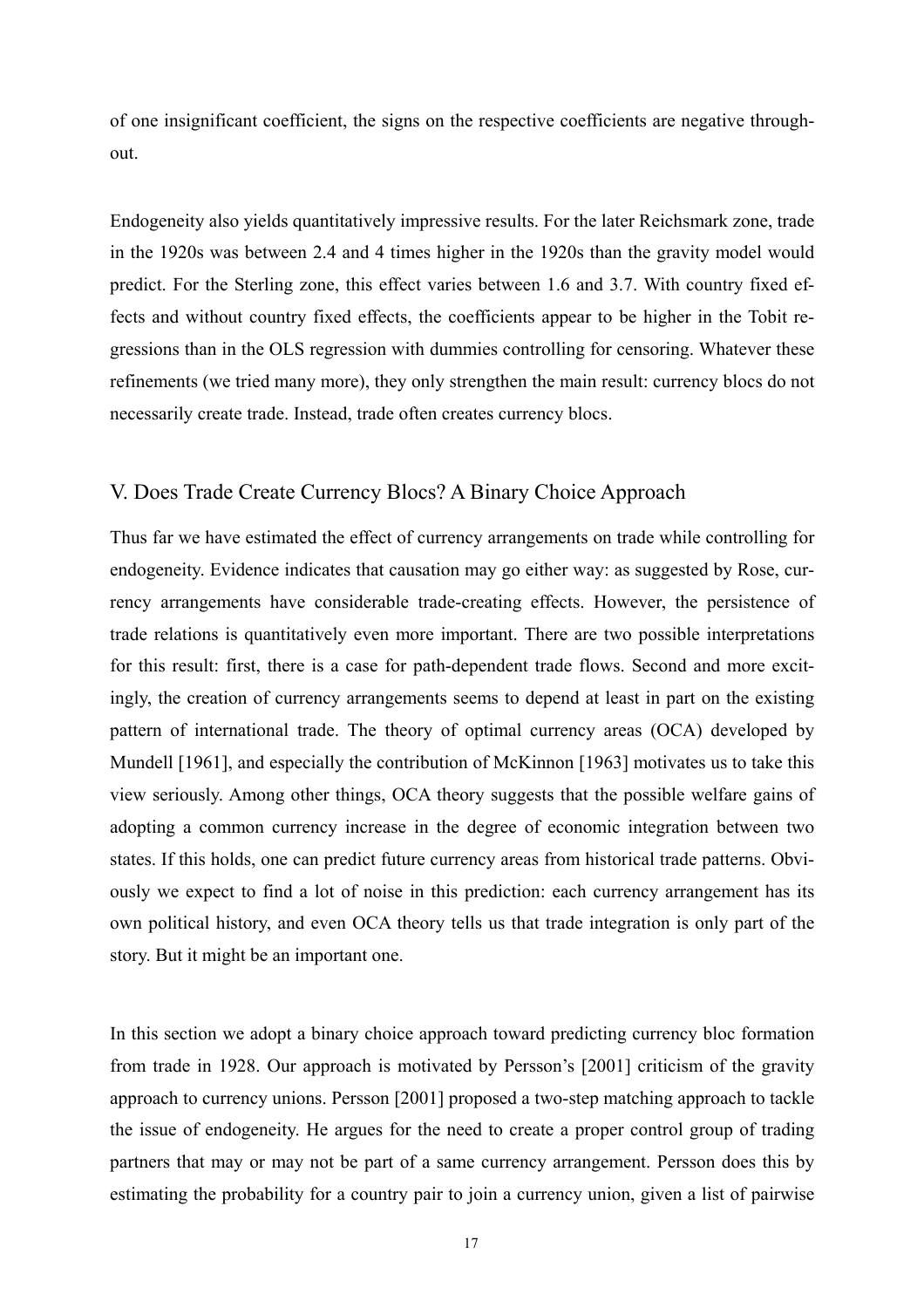characteristics as in the usual gravity equation. Similarly, Barro and Tenreyro [2003] estimate the probability of a country pair to join a currency union in order to derive instruments for the currency-union dummies in a gravity framework.

As in the previous sections, we exploit the dynamics of the panel to achieve exogeneity, which allows us to directly assess the predictive power of today's trade-flows for tomorrow's currency arrangements. That is, our approach differs from that of Persson [2001] and Barro and Tenreyro [2003] in that we do not primarily use the binary choice approach to improve the gravity estimates. Here, we do rather the opposite: we use a gravity model to assess the impact of economic integration on the probability of joining a certain currency arrangement.

We want to predict the formation of currency arrangements from historical trade patterns, or to be strict, from the history of economic integration between trading partners. Since the work of Hamilton and Winters [1992], Frankel and Wei [1993], and Baldwin [1994], the gravity model is the standard tool for assessing the degree of economic integration between countries. The gravity variables permit estimation of potential trade levels between countries. Deviations from observed trade may then be interpreted as a proxy for economic integration or lack thereof. This provides a simple and straightforward way to test the OCA hypothesis. If the hypothesis holds, the level of bilateral trade in 1928 should help to predict future membership in the currency arrangements, even after controlling for the gravity variables as specified in section III. As the currency arrangements in question were all formed during or after the Great Depression, and as the Great Depression was unforeseen, trade in 1928 can safely be regarded as exogenous.

From Alesina and Barro [2002] we borrow the idea that currency arrangements often form around anchor countries. This concept has an obvious application to the political rivalry among Europe's powers since the late  $19<sup>th</sup>$  century and after World War I. We would expect any currency arrangements in the inter-war period to follow these political fault lines.

We estimate separate binary choice models for all currency blocs under consideration. The dependent variable in these regressions is the binary country group dummy  $X_{ij}^N$ ,  $i, j \in \mathbb{Z}$ defined above in eq. (2), which takes the value of one if both countries *i* and *j* will later be members of the same currency arrangement. The regressors are the observed bilateral trade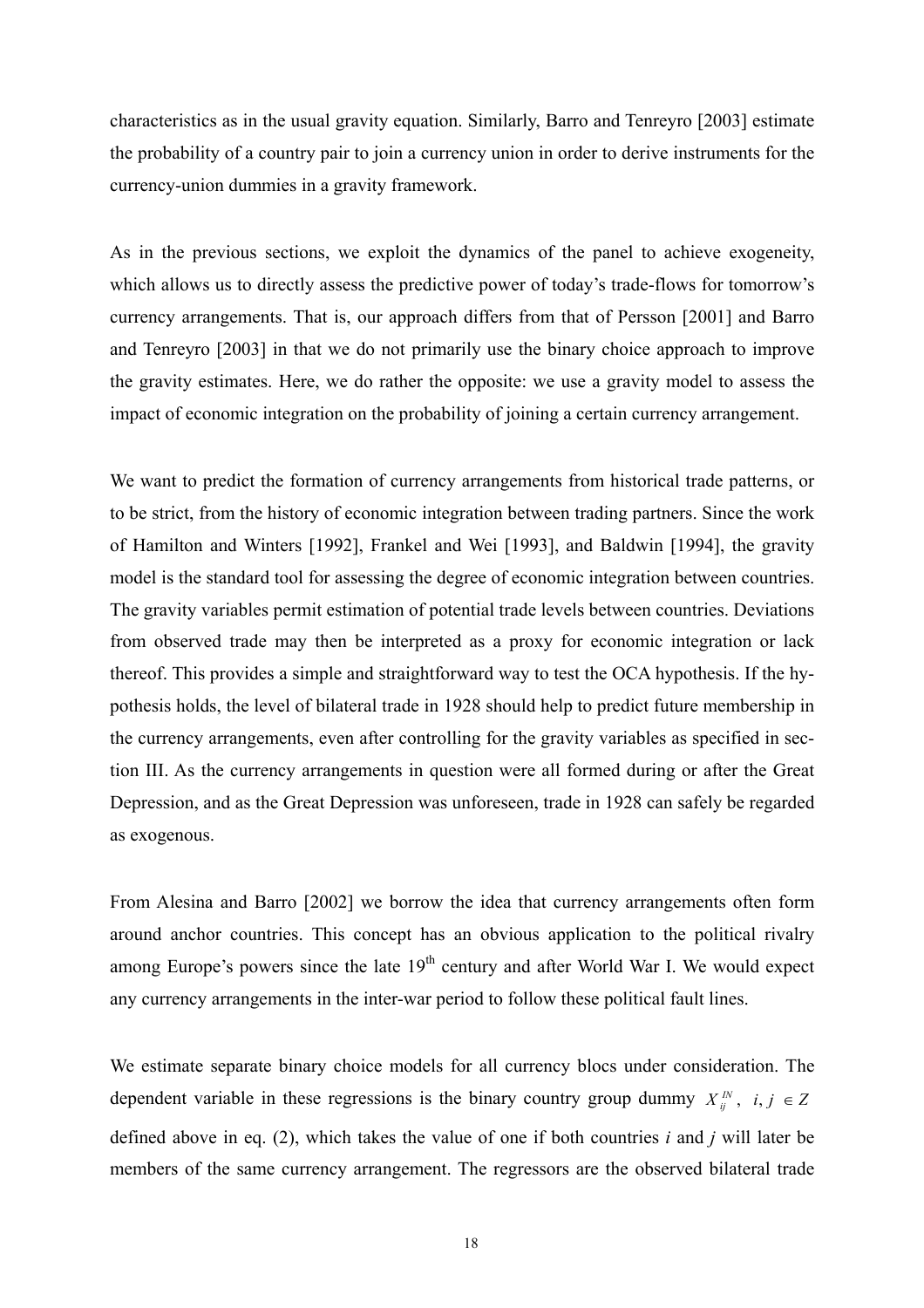flows of 1928, controlled for potential trade as implied by the 1928 gravity variables. Table III provides the resulting probit estimates for membership in the various currency arrangements.

#### (Table III about here)

Consider the reported coefficients on bilateral trade with potential anchor countries, which capture the predictive power of economic integration in 1928 for future bloc membership. As can be seen, most of the currency blocs of the 1930s can be well explained and predicted through the concept of an anchor country. Countries that traded intensely with Britain in 1928 were highly likely to be members of the Sterling bloc in the 1930s. The same is true of the Commonwealth. In the latter equation, language created an almost perfect match and was therefore omitted. Countries with high German trade were likely to be members of the reichsmark bloc in the 1930s. However, there is a high level of noise in some of these predictions. Trade with anchor countries in 1928 does not help much to predict the future gold bloc of the 1930s, which consisted of five European countries staying on gold to 1935/6. Actually, this seems to reflect the fact that almost by definition, the gold bloc was not a preferential currency agreement but rather the continuation of the old multilateral trading system<sup>2</sup>. Trade patterns predicting the exchange rate bloc are also surprising: lack of trade with Britain appears to be far more important than trade with Germany, the supposed anchor country of that bloc. Also, the coefficient on trade in general is negative in this equation. This coefficient captures trade integration with other than the three anchor countries. Countries later in the exchange control bloc were on the whole less integrated into the international economy. This implies that trade dependence on Germany, which was instrumental in Germany's aggressive trade policies of the 1930s, was again path dependent, which confirms results of Ritschl [2001].

Thus, trade integration with the regional anchor countries in 1928 helps to predict the creation of currency arrangements in the 1930s. There is obviously a significant amount of self selection along political and historical fault lines, which predetermined bloc formation and regional trade creation in the 1930s. Indeed, the treatment effects of bloc creation in the 1930s almost disappear when evaluated against the control groups created by self-selection (Table IV).

(Table IV about here)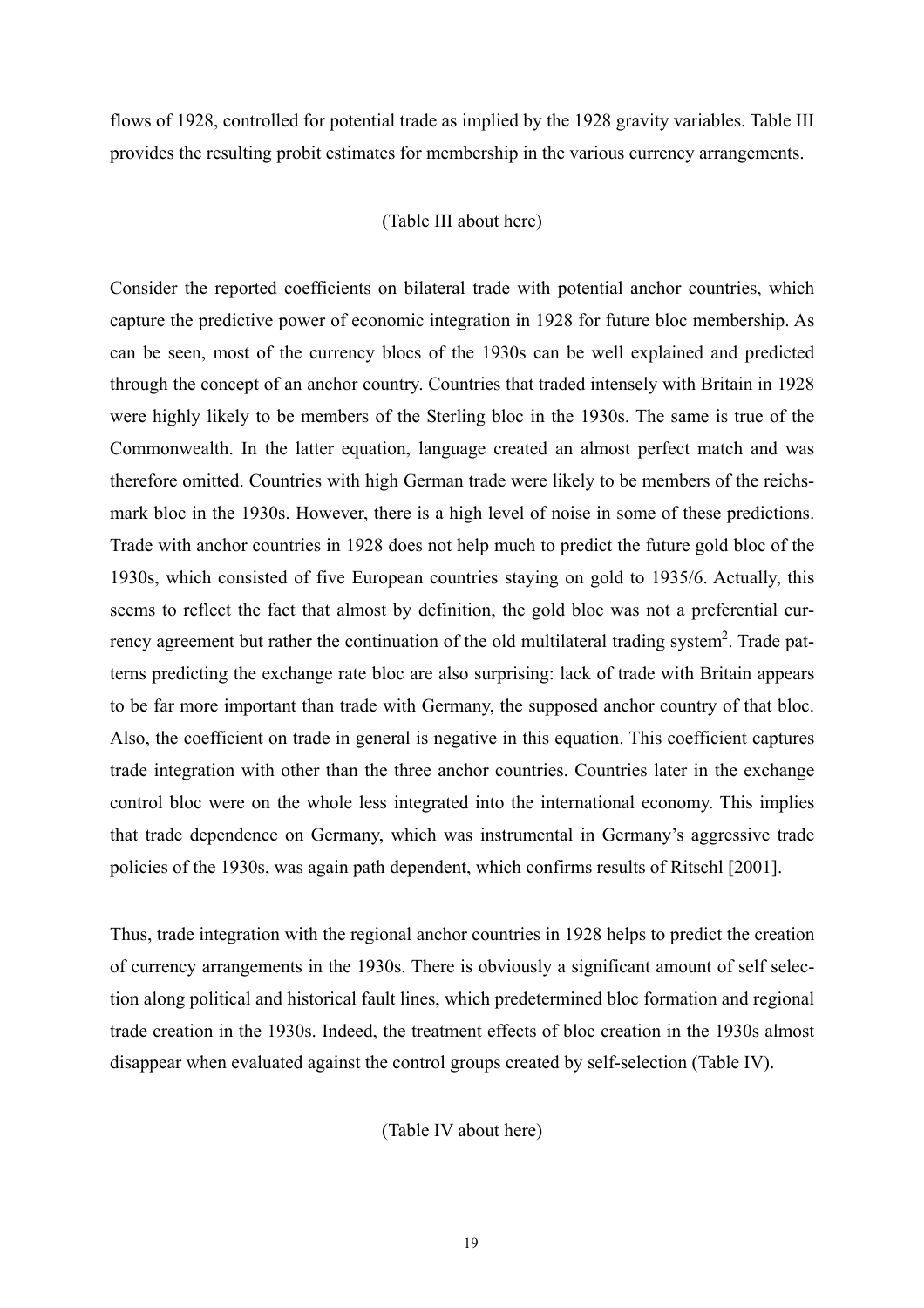Table IV examines trade creation in the gravity model again, just as in Table II above. Here, however, attention is limited to the 1930s, and to the control groups created through the binary choice models in Table III. Combining these and the group of the treated into a reference group, Table IV estimates trade creation in the 1930s among both the reference group and the actually treated. Relative to the control group, trade creation among the actual members of any trade or currency blocs is insignificant or even negative, except possibly for the Sterling bloc. Note that this result is robust to changes in specifications and estimation methods.

Drawing the results of this section together, trade within the currency and trade blocs of the 1930s is predicted and quantitatively well explained by self-selection of trade relations with anchor countries in the 1920s. Again, the treatment effect mostly disappears from the gravity model once the proper comparisons to countries with similar characteristics are made. Not only do currency areas create trade, but trade also creates currency areas. This is what the theory of Optimum Currency Areas (OCA) has always predicted.

## VI. Predicting Europe's Post-War Integration

In this section, we briefly glance at the effects of including three institutions of post-war Europe into our estimates. It seems obvious that World War II was such a major divide in European economic trends that such an undertaking must be hopeless from the beginning. Eichengreen and Irwin [1996] examined post-war European trade flows and found that data from the early 1950s are generally poor predictors of later institutions like the EEC or the EU. Surprisingly, the outlook from the inter-war period is better. Table V examines the effects of extending the gravity equations from Tables I and II to include the EEC, the EU, and the Eurozone.

#### (Table V about here)

Results again depend on whether or not trade diversion is included. On the whole, the EEC of six members, founded in 1957 by France, Italy, the Benelux countries, and West Germany, comes out very strongly and robustly. The trade creation coefficient is around .9 if trade creation and trade diversion are included separately. This means that in the inter-war years, members of the later EEC already 2.5 times as much with each other as the gravity model would predict, even taking into account all the institutions that existed back then. Notice the strong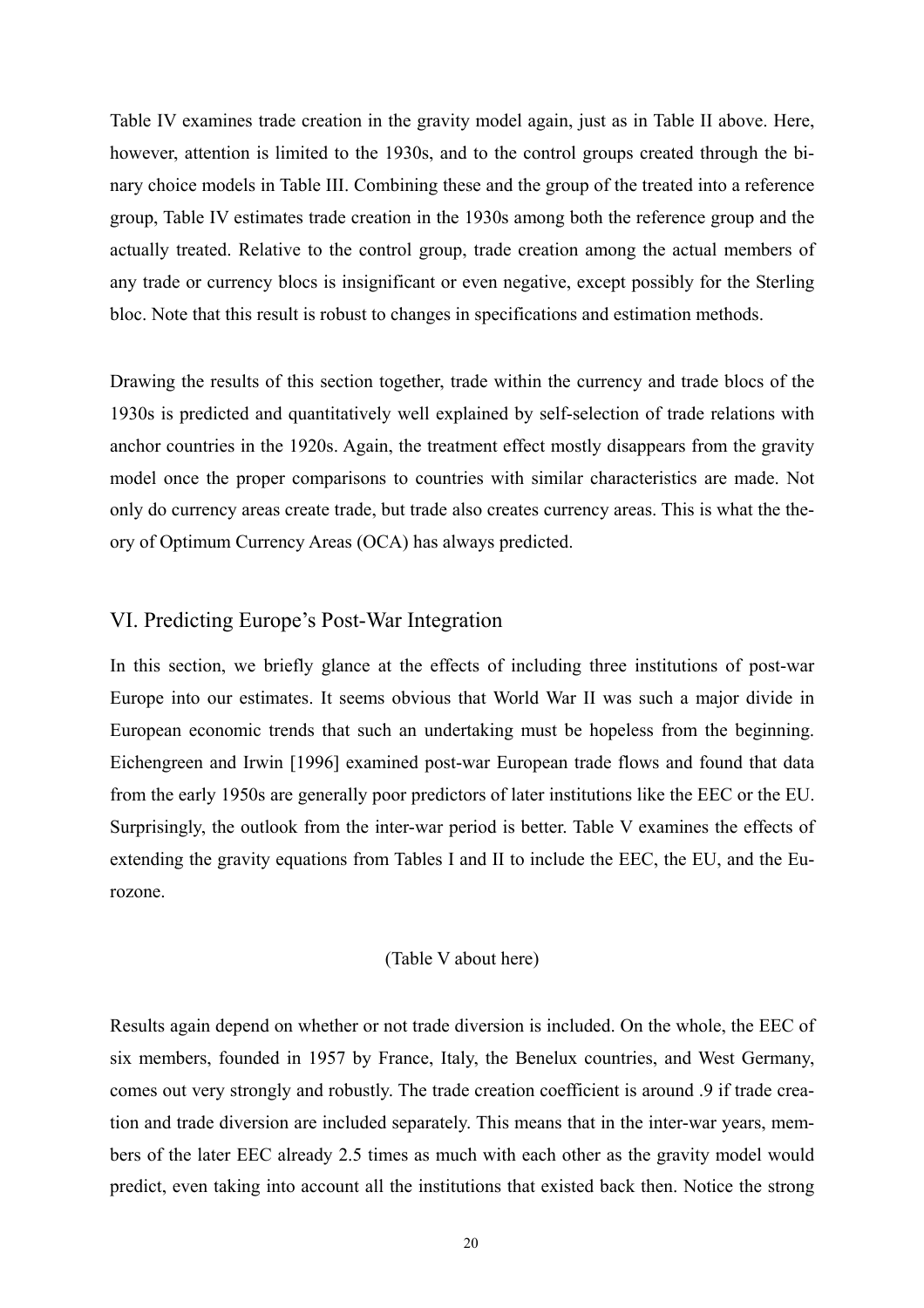*reverse* trade diversion effects: the later members of the EEC used to trade far *more* with third countries than the gravity model would predict. Not accounting for trade diversion, the two effects partially outweigh each other, thus obfuscating the double-faced nature of biases in inter-war trade relations. In the last three columns of Table V, the trade creation coefficient on the EEC becomes far smaller. Trade creation plays no role for the EU of fifteen as of the year 2000. However, reverse trade diversion does. Looking at the Eurozone, there is even some evidence of *negative* trade creation during the inter-war years. All these results come out more or less unchanged upon changes in the specification and in controls. Quite evidently, the dominant issue is with the EEC and its impressive degree of endogeneity. Taking the evidence at face value, extending and deepening European integration runs into something like diminishing returns to path dependence.

We may also apply the binary probit approach to postwar integration. As in Table III above, we employ the gravity model as a set of controls and use the concept of Europe's three anchor countries. To account for potential member countries that were locked out by the Cold War, we control for all countries in the sample behind the Iron Curtain after 1945 (Table VI).

#### (Table VI about here)

The probit models in Table VI achieve very satisfactory hit rates. At a cutoff probability of 0.5, more than 70% of all trade pairs within the respective arrangement are identified correctly. Large parts of the explanatory power fall on the variables of the gravity model, including distance (shown) and output (not shown). We found this result to be quite robust to changes in the specifications. We also note that the probits for 1928 do a much better job at predicting the postwar arrangements than the trade and currency blocs of the 1930s. At the risk of overstretching the evidence, we see this as consistent with the view that Europe's postwar institutions were a hugely more rational way of organizing European trade and payments than the makeshift arrangements of the 1930s, [see Eichengreen, 1993, 1996].

#### VII. Endogeneity of Currency Areas: Concluding Remarks

Data from the inter-war period suggest that currency areas are highly endogenous. In this paper, we have studied the persistence of regional trade across the Great Depression, the collapse of the Gold Standard, and the establishment of various regional currency and trade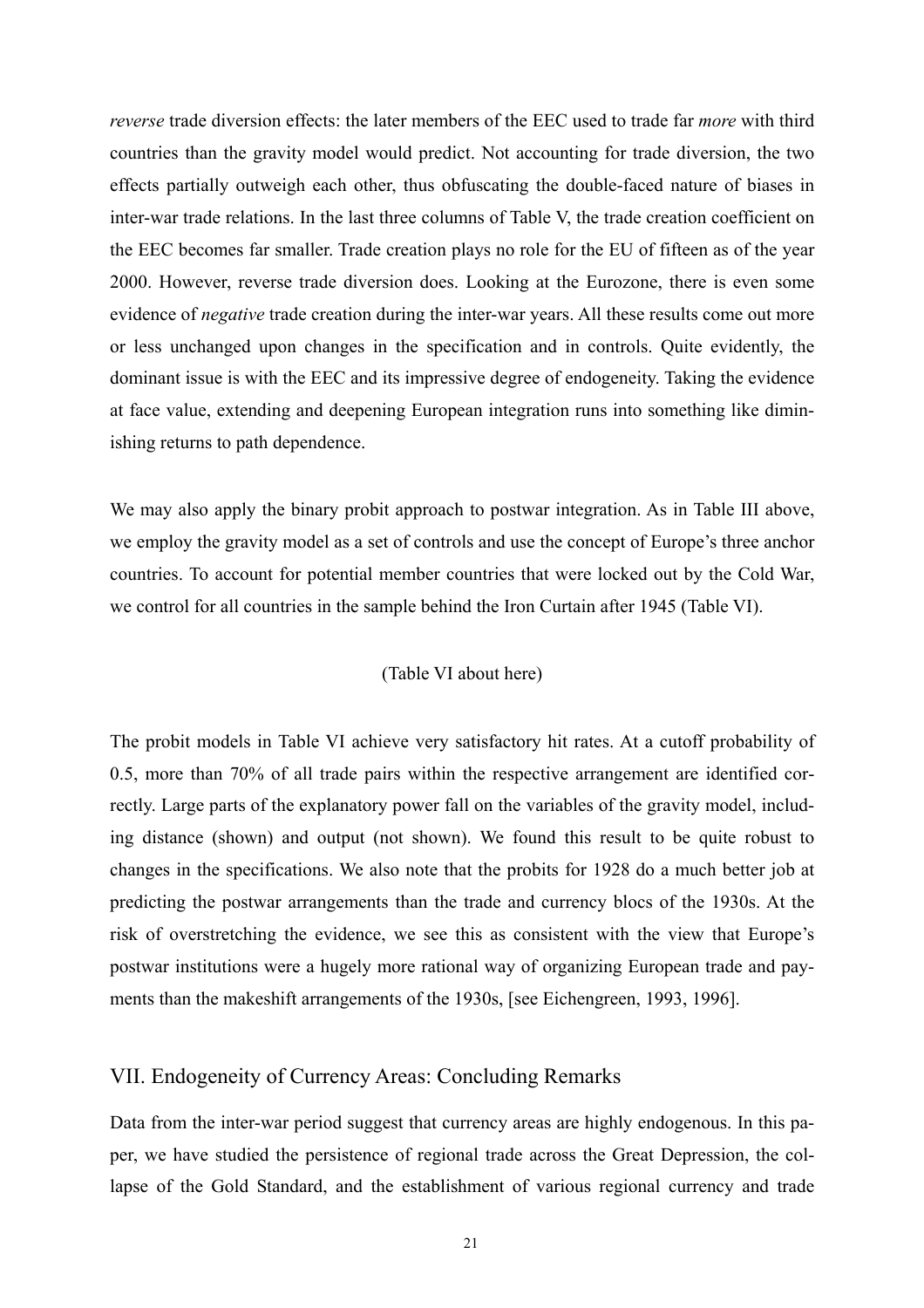blocs. These currency areas are not currency unions in the strict sense. Nevertheless, Andrew Rose-type gravity equations on the effects of these currency arrangements reproduce the standard result of very high trade creation among their members. However, controlling for preexisting trade patterns before these currency areas were formed, we find strong evidence of endogeneity: between half and more than 100% of the trade among the members of a currency arrangement existed already before the arrangement was created.

The theory of Optimum Currency Areas would predict that not only do currency areas create trade but that trade also creates currency areas. Our results lend strong support to that view. In a panel data set with observations both from the 1920s, when the gold standard was in place, and the 1930s, when the Great Depression had destroyed it, we find that trade among future currency area members was already very high in the 1920s. In a gravity model with proper controls, the actual effect of establishing a given arrangement in the 1930s is generally small and sometimes even negative. This result is very robust to changes in specifications. Using a binary choice model, we also find that trade patterns in the 1920s predicts currency area membership in the 1930s quite well.

Path dependence of potential trade and currency areas seems to be an enduring phenomenon in Europe across World War II. Using the methods employed for the 1930s, we find evidence that strong trade patterns survived also into the postwar period. While there is a quantitatively important role for the later EEC in European trade patterns already in the 1920s, the other postwar arrangements play a less important role. Again, the binary probit approach yields very robust results and does an even better job than for the 1930s.

Our results offer an easy and quantitatively important interpretation of Rose's results: Trade among the members of a currency areas may be two to three times higher than a gravity equation would predict. We obtain this result as well. But maybe this has nothing to do with trade creation: almost all of it disappears once pre-existing trade flows are properly accounted for. It seems that trade also creates currency areas, not just the other way round.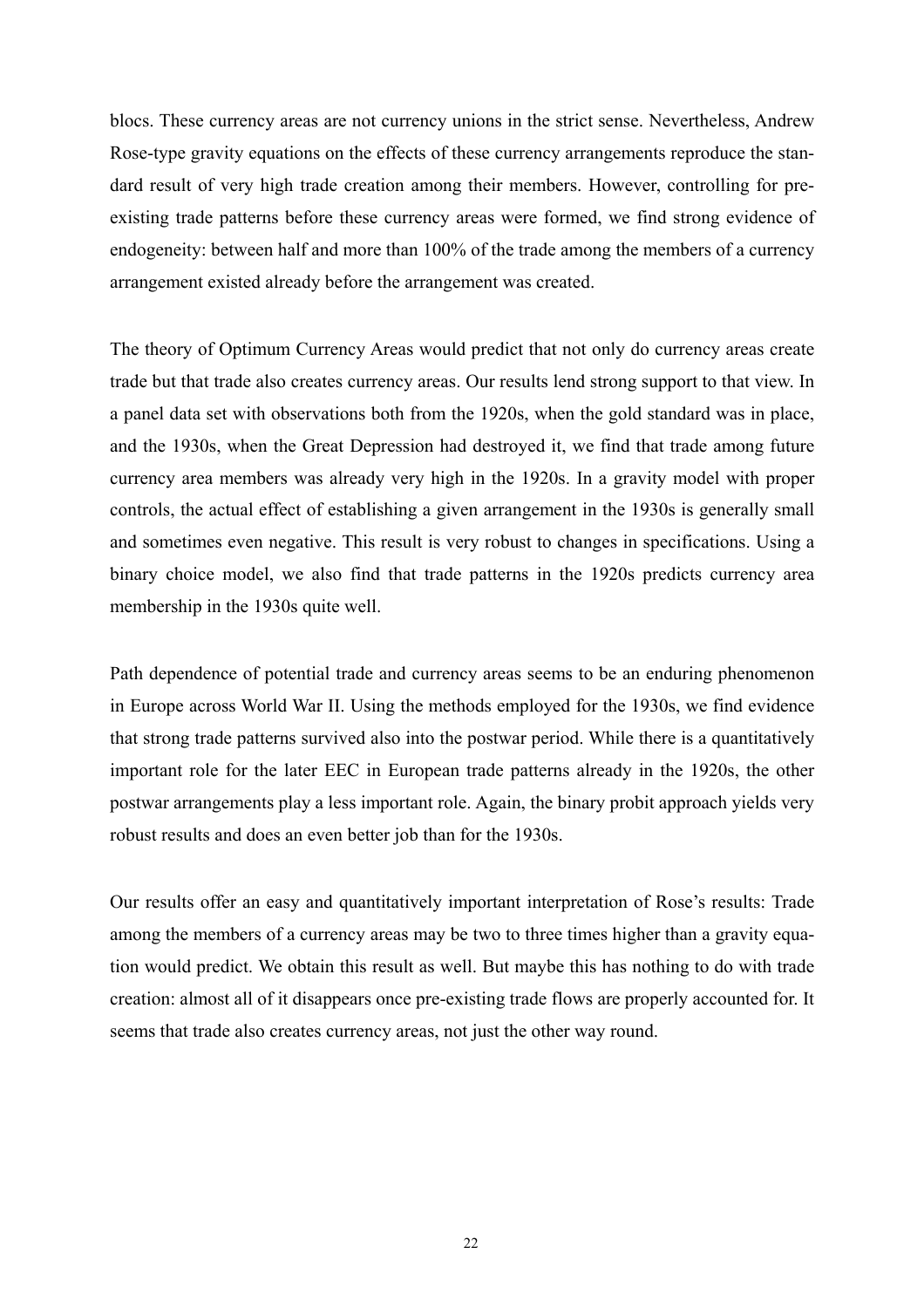References:

- Alesina, Alberto, and Robert Barro, "Currency Unions", *Quarterly Journal of Economics* CXVII (2002), 409-36.
- Anderson, James E., "A Theoretical Foundation for the Gravity Equation", *American Economic Review* 69 (1979), 106-116.
- Anderson, James E., and Eric van Wincoop, "Gravity with Gravitas: A Solution to the Border Puzzle", *American Economic Review* 93 (2003), 170-192.
- Baldwin, Richard, *Towards an Integrated Europe,* (London: CEPR, 1994).
- Barro, Robert J., and Silvana Tenreyro, "Economic Effects of Currency Unions", NBER Working Paper #9435, 2003.
- Child, Frank, *The Theory and Practice of Exchange Control in Germany,* (The Hague, 1958).
- Deardorff, Alan, "Determinants of Bilateral Trade: Does Gravity Work in a Neoclassical World?", Jeffrey A. Frankel, ed., *The Regionalization of the World Economy*, (Chicago: University of Chicago Press for NBER, 1998), 7-32.
- Dixit, Avinash, "A Repeated Model of Monetary Union", *Economic Journal* 110 (2000), 759- 780.
- Dominguez, Kathryn, Ray Fair, and Matthew Shapiro, "Forecasting the Depression: Harvard versus Yale", *American Economic Review* 78 (1988), 595-612.
- Eaton, Jonathan, and Samuel Kortum, "Technology, Geography and Trade", *Econometrica* 70 (2002), 1741-79.
- Eichengreen, Barry, *Golden Fetters. The Gold Standard and the Great Depression 1919- 1939,* (Oxford: Oxford University Press, 1992).
- Eichengreen, Barry, *Reconstructing Europe's Trade and Payments: The European Payments System,* (Manchester: Manchester University Press, 1993).
- Eichengreen, Barry, *A History of the International Monetary System*, mimeo (University of California at Berkeley,1995).
- Eichengreen, Barry, "Institutions and Economic Growth: Europe After World War II", Nicolas F.R. Crafts and Gianni Toniolo, eds., *Economic Growth in Europe Since 1945*, (Cambridge: Cambridge University Press, 1996), 38-70.
- Eichengreen, Barry, and Douglas Irwin, "Trade Blocs, Currency Blocs, and the Reorientation of Trade in the 1930s", *Journal of International Economics* 38 (1995), 1-24.
- Eichengreen, Barry, and Douglas Irwin, *The Role of History in Bolateral Trade Flows*: NBER Working Paper #5565 (1996).
- Ellis, Howard, *Exchange Control in Central Europe,* (Cambridge, Cambridge University Press, 1941).
- Estevadeordal, A., B. Frantz, and A.M. Taylor, "The Rise and Fall of World Trade, 1870- 1939", *Quarterly Journal of Economics* 118 (2003).
- Feinstein, Charles H., Peter Temin, and Gianni Toniolo, *The European Economy Between the Wars,* (Oxford: Oxford University Press, 1997).
- Flandreau, Marc, and Mathilde Maurel, "Monetary Union, Trade Integration and Business Fluctuations in 19th Century Europe: JustDo It", CEPR Working Paper #3087, 2001.
- Frankel, Jeffrey A, and Andrew Rose, "Is EMU More Justifiable Ex Post Than Ex Ante?", *European Economic Review* 41 (1997), 753-60.
- Frankel, Jeffrey A, and Andrew Rose, "The Endogeneity of the Optimum Currency Area Criteria", *Economic Journal* 108 (1998), 1009-1025.
- Frankel, Jeffrey, and Shang-Jin Wei, "Is There a Currency Bloc in the Pacific?", Adrian Blundell-Wignall, ed., *Exchange Rates, International Trade and the Balance of Payments* (Sidney: Reserve Bank of Australia, 1993).
- Glick, Reuven, and Andrew Rose, "Does a Currency Union Affect Trade? The Time Series Evidence", *European Economic Review 46* (2002), 1125-41.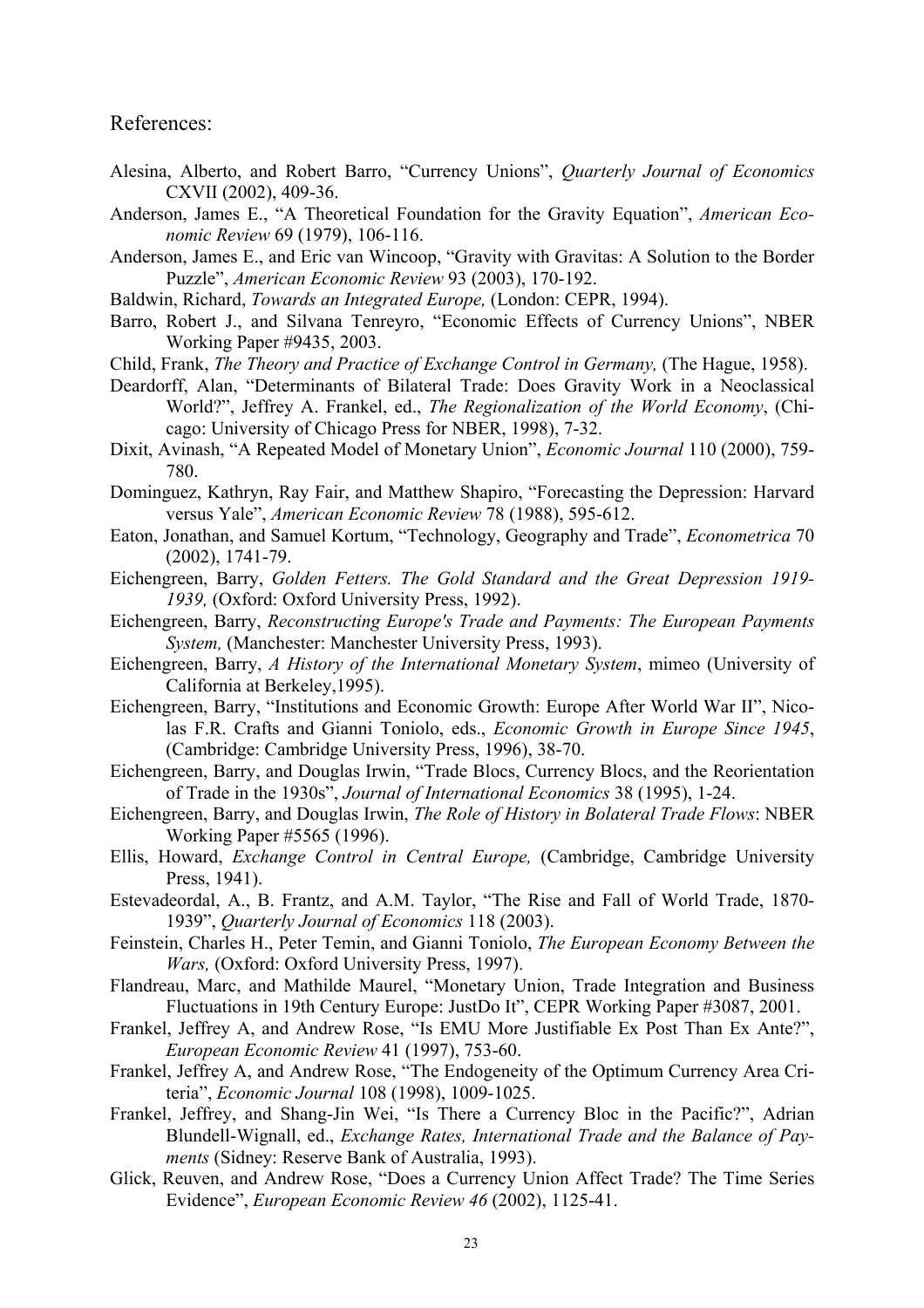- Hamilton, Carl, and Alan Winters, "Opening Up International Trade with Eastern Europe", *Economic Policy* 14 (1992), 77-104.
- Hamilton, James D., "Monetary Factors in the Great Depression", *Journal of Monetary Economics* 19 (1987), 145-169.
- Hamilton, James D., "Was the Deflation during the Great Depression Anticipated? Evidence from the Commodity Futures Market", *American Economic Review* 82 (1992), 157- 177.
- Helliwell, John, *How Much Do National Borders Matter?* (Washington, D.C.: Brookings Institution, 1998).
- Hilgerdt, Folke, *The Network of World Trade,* (Geneva: League of Nations, 1942).
- López-Córdova, J, and Christopher Meissner, "Exchange Rate Regimes and International Trade: Evidence from the Classical Gold Standard Era", *American Economic Review* 93 (2003), 344-353.
- Maddison, Angus, *Monitoring the World Economy, 1820-1990,* (Paris: OECD, 1995).
- McCallum, John, "National Borders Matter: Canada-U.S. Regional Trade Patterns", *American Economic Review* 85 (1995), 615-623.
- McKinnon, Ronald, "Optimum Currency Areas", *American Economic Review* 53 (1963), 717- 725.
- Milward, Alan S. [1981], "The Reichsmark Bloc and the International Economy", G. Hirschfeld and H. Kettenacker, eds., *Der Führerstaat. Mythos und Realität* (Stuttgart: DVA), 377-413.
- Mundell, Robert, "A Theory of Optimum Currency Areas", *American Economic Review* 51 (1961), 657-665.
- Nitsch, Volker, "Honey, I Just Shrunk the Currency Union Effect on Trade", *World Economy* 25 (2002), 457-474.
- Nyboe Andersen, Poul, *Bilateral Exchange Clearing Policy,* (Copenhagen, 1946).
- Persson, Torsten, "Currency Unions and Trade: How Large Is the Treatment Effect?", *Economic Policy* 33 (2001), 435-48.
- Prados de la Escosura, Leandro, "International Comparisons of Real Product, 1820-1990: An Alternative Data Set", *Explorations in Economic History* 37 (2000), 1-41.
- Redding, Stephen, and Anthony J. Venables [2001], "Economic Geography and International Inequality", CEP Discussion Paper Series #495, London School of Economics (2001)
- Ritschl, Albrecht, "Nazi Economic Imperialism and the Exploitation of the Small: Evidence from Germany's Secret Foreign Exchange Balances, 1938-40", *Economic History Review* 54 (2001), 324-245.
- Ritschl, Albrecht, and Ulrich Woitek, "Did Monetary Forces Cause the Great Depression? A Bayesian VAR Analysis for the U.S. Economy", CEPR Discussion Paper #2947, (2001).
- Rose, Andrew, "One Money, One Market: Estimating the Effect of Common Currencies on Trade", *Economic Policy* 30 (2001), 7-45.
- Rose, Andrew, "Currency Unions and Trade: The Effect is Large", *Economic Policy* 33 (2001), 449-61.
- Rose, Andrew, "Honey, the Currency Union Effect on Trade Hasn't Blown Up", *World Economy* 25 (2002), 475-479.
- Rose, Andrew K., and Eric van Wincoop, "National Money as a Barrier to International Trade: The Real Case for Currency Union", *American Economic Review (Papers and Proceedings)* 91 (2001), 386-90.
- Schlote, Werner, *British Overseas Trade from 1700 to the 1930s* (Oxford: Basil Blackwell, 1952).
- Thorbecke, Erik, *The Tendency Towards Regionalization in International Trade*, (The Hague: Martinus Nijhoff, 1960).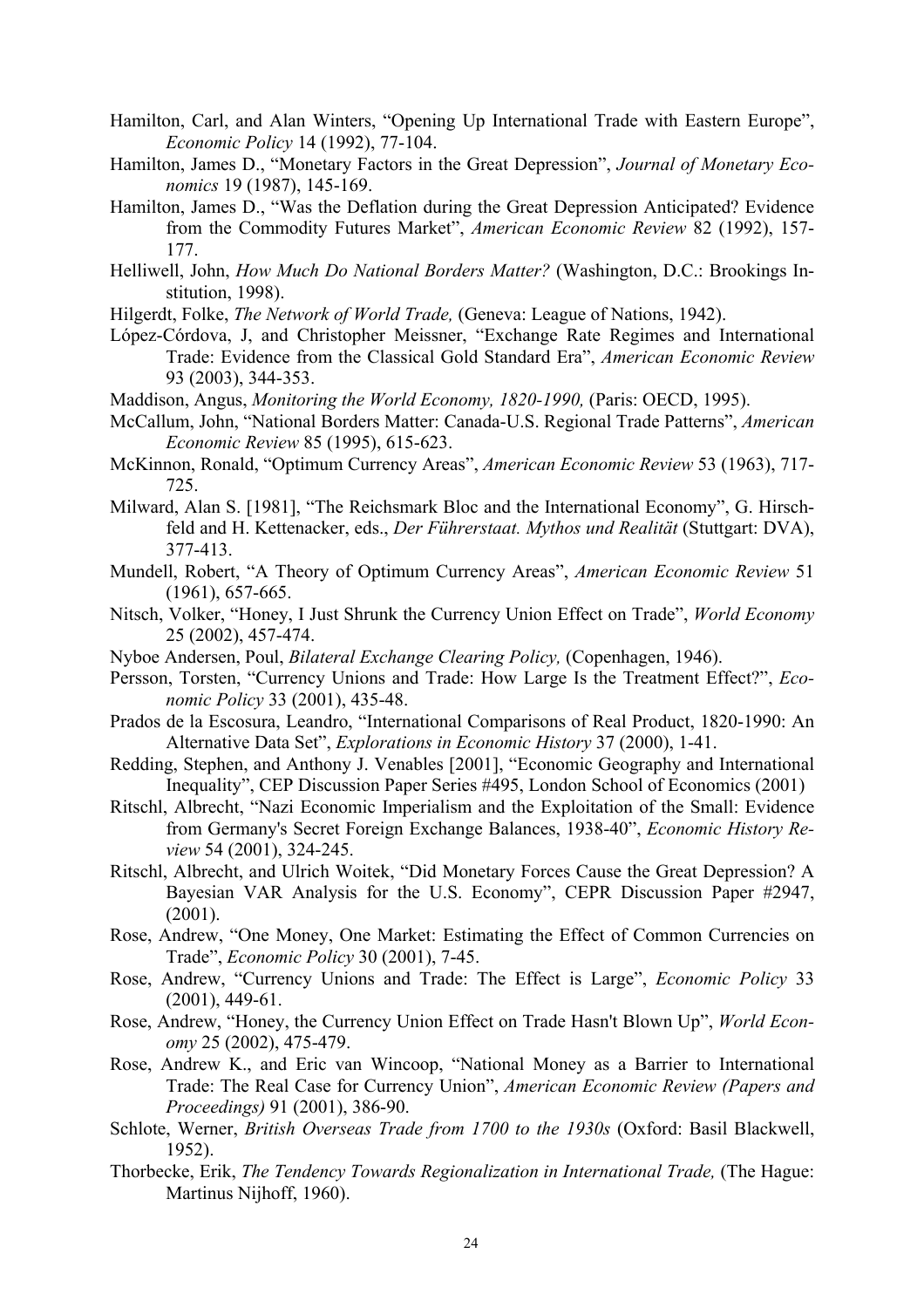Wendt, Berndt-Jürgen, "Südosteuropa in der nationalsozialistischen Grossraumwirtschaft. Eine Antwort auf Alan Milward", G. Hirschfeld and H. Kettenacker, eds., *Der Führerstaat. Mythos und Realität* (Stuttgart: DVA, 1981), 414-28.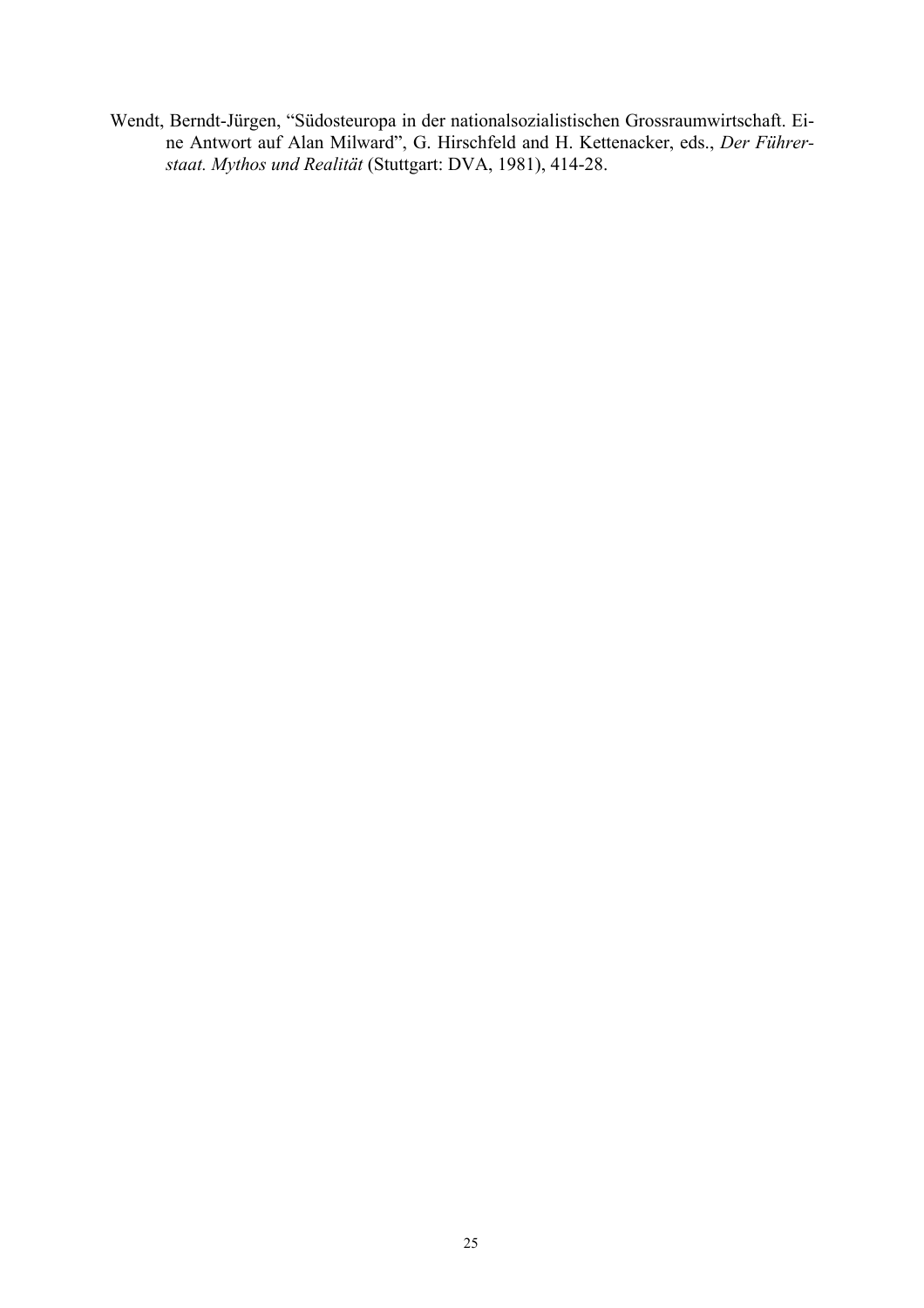1

<sup>&</sup>lt;sup>1</sup> This point is also made by Estevadeordal, Frantz, and Taylor [2003].<br><sup>2</sup> In the gold bloc equation, the border with Germany would have created an almost perfect match and was therefore omitted.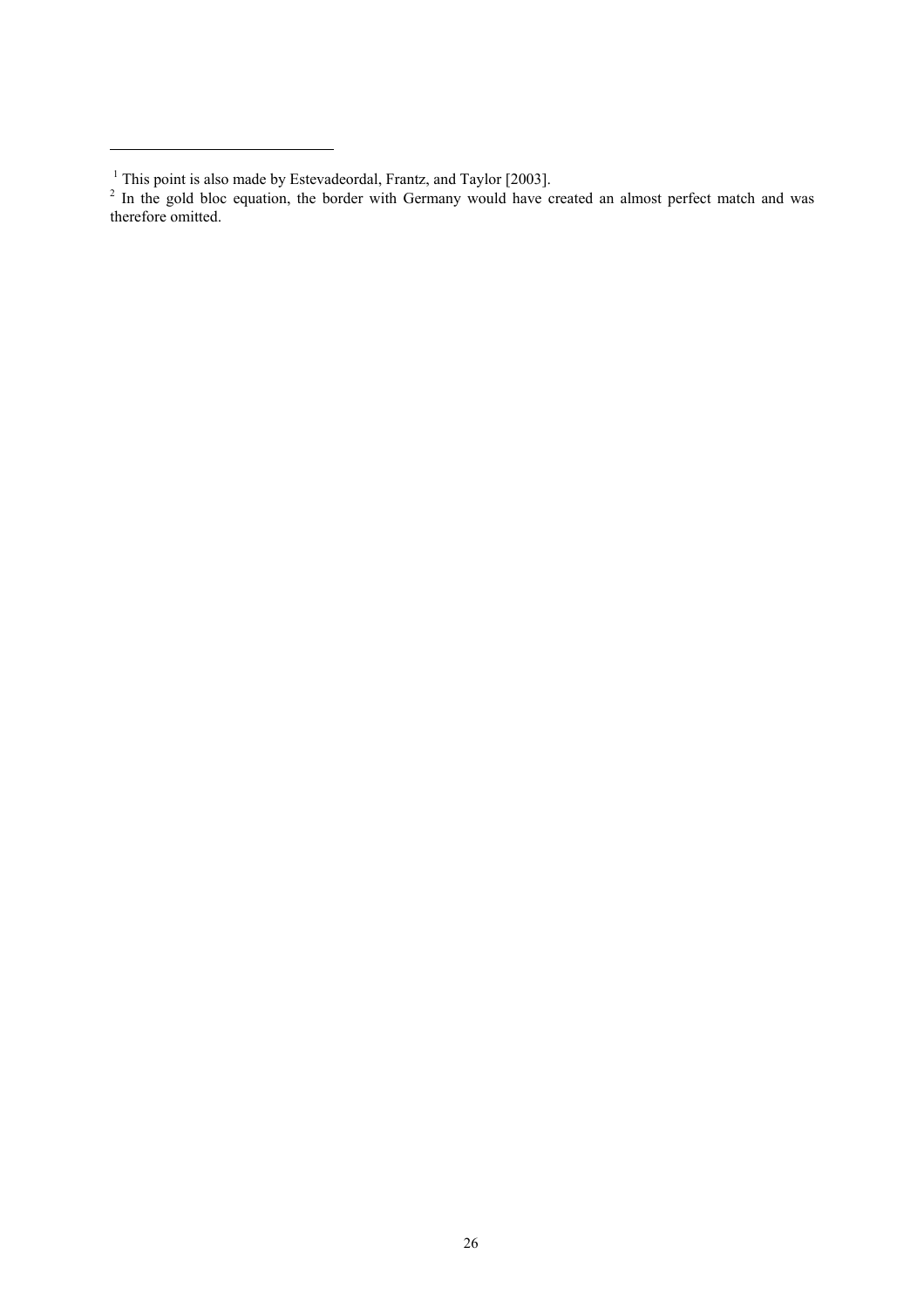#### TABLE I NAÏVE PANEL REGRESSIONS FOR TRADE EFFECTS OF INTERWAR CURRENCY BLOCS, 1928-1938

| dependent: LOG(TRADE)         | -- Tobit --                    |                             |                               |  |  |
|-------------------------------|--------------------------------|-----------------------------|-------------------------------|--|--|
|                               | no additional<br>fixed effects | country<br>fixed effects    | country pair<br>fixed effects |  |  |
| LOG(DIST)                     | $-0.473$                       | $-0.907$                    | $-0.480$                      |  |  |
| <b>COMMON IN</b>              | $-10.494$<br>1.362<br>5.467    | $-10.480$<br>1.726<br>8.453 | $-10.678$<br>1.275<br>5.514   |  |  |
| <b>STERLING IN</b>            | 0.416<br>3.566                 | 0.607<br>5.542              | 0.434<br>3.827                |  |  |
| <b>GOLD IN</b>                | 0.792<br>9.812                 | $-0.032$<br>$-0.286$        | 0.768<br>9.333                |  |  |
| GOLD IN(AFTER TREATMENT 1938) | $-0.335$<br>$-3.512$           | 0.024<br>0.166              | $-0.339$<br>$-3.527$          |  |  |
| RM IN                         | 0.899<br>8.134                 | 1.256<br>9.608              | 0.892<br>8.080                |  |  |
| EXCH IN                       | 0.073<br>1.078                 | 0.299<br>3.758              | 0.073<br>1.085                |  |  |
| No. of observations           | 2136                           | 2136                        | 2136                          |  |  |
| Left censored observations    | 229                            | 229                         | 229                           |  |  |
| Adjusted R-squared            | 0.681                          | 0.798                       | 0.691                         |  |  |
| Log likelihood                | $-3005.1$                      | $-2451.6*$                  | $-2942.2$                     |  |  |
| <b>SEE</b>                    | 0.947                          | 0.752                       | 0.932                         |  |  |
| Mean dependent var            | 2.526                          | 2.526                       | 2.526                         |  |  |
| S.D. dependent var            | 1.676                          | 1.676                       | 1.676                         |  |  |

*z statistics for censored normal distribution in italics*

*\* statistics refer to censored logistic distribution*

Gravity controls in the equations (not reported): Y\_i, Y\_j, y\_i, y\_j, border\_ij, language\_ij. All those and log distance have interaction terms with time effects for 1930s. Country fixed effects have interaction terms with time effects. Where indicated, country pair fixed effects are included for observations not covered by currency and trade area dummies.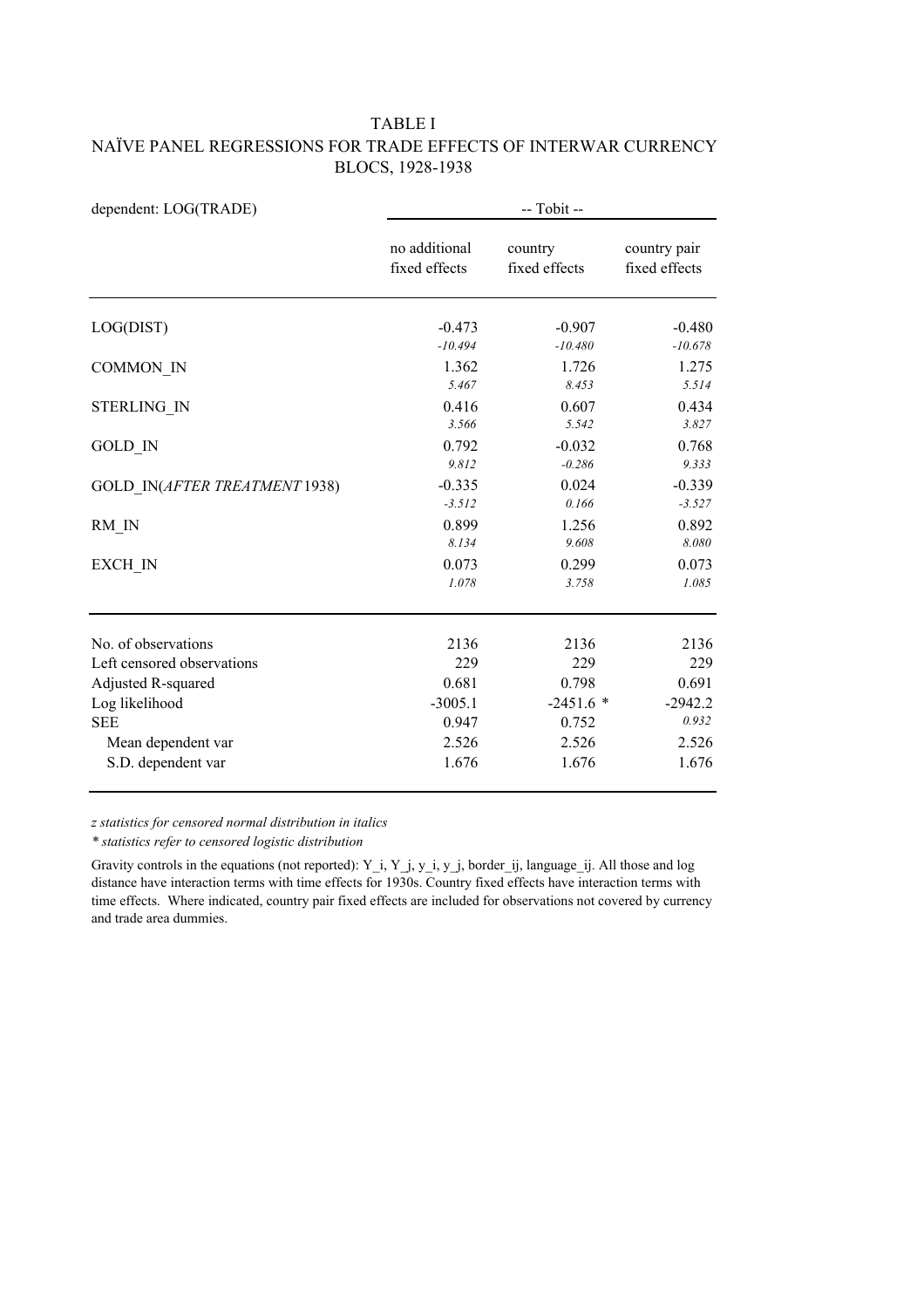|                               |                                | -- Tobit --              |                               |
|-------------------------------|--------------------------------|--------------------------|-------------------------------|
|                               | no additional<br>fixed effects | country<br>fixed effects | country pair<br>fixed effects |
| LOG(DIST)                     | $-0.459$                       | $-0.839$                 | $-0.458$                      |
|                               | $-10.038$                      | $-7.896$                 | $-9.976$                      |
| LOG(DIST)(TREATMENT1930s)     | 0.007                          | 0.172                    | $-0.022$                      |
|                               | 0.123                          | 1.375                    | $-0.400$                      |
| COMMON_IN                     | 1.161                          | 1.409                    | 0.961                         |
|                               | 3.135                          | 4.066                    | 2.590                         |
| COMMON IN(TREATMENT 1930s)    | 0.197                          | 0.309                    | 0.355                         |
|                               | 0.443                          | 0.770                    | 0.814                         |
| <b>STERLING IN</b>            | 0.592                          | 0.555                    | 0.477                         |
|                               | 3.801                          | 3.364                    | 3.049                         |
| STERLING IN(TREATMENT1930s)   | $-0.175$                       | 0.053                    | $-0.025$                      |
|                               | $-0.899$                       | 0.269                    | $-0.131$                      |
| <b>GOLD IN</b>                | 0.162                          | $-0.364$                 | 0.139                         |
|                               | 1.752                          | $-2.399$                 | 1.544                         |
| GOLD IN(TREATMENT1930s)       | 0.631                          | 0.329                    | 0.635                         |
|                               | 5.145                          | 1.748                    | 5.180                         |
| GOLD IN(AFTER TREATMENT 1938) | $-0.334$                       | 0.029                    | $-0.347$                      |
|                               | $-3.504$                       | 0.196                    | $-3.533$                      |
| RM IN                         | 1.095                          | 1.388                    | 1.024                         |
|                               | 9.244                          | 6.453                    | 9.419                         |
| RM IN(TREATMENT1930s)         | $-0.196$                       | $-0.130$                 | $-0.116$                      |
|                               | $-1.214$                       | $-0.517$                 | $-0.764$                      |
| EXCH IN                       | $-0.042$                       | 0.243                    | $-0.066$                      |
|                               | $-0.431$                       | 1.815                    | $-0.669$                      |
| EXCH IN(TREATMENT1930s)       | 0.116                          | 0.058                    | 0.147                         |
|                               | 0.976                          | 0.375                    | 1.230                         |
| No. of observations           | 2136                           | 2136                     | 2136                          |
| Adjusted R-squared            | 0.692                          | 0.811                    | 0.700                         |
| Log likelihood                | $-2970.8$                      | $-2393.9*$               | $-2943.8$                     |
| Mean dependent var            | 2.526                          | 2.526                    | 2.526                         |
| <b>SEE</b>                    | 0.930                          | 0.634                    | 0.918                         |
| Censored obs.                 | 229                            | 229                      | 229                           |

TABLE II ENDOGENEITY OF INTERWAR CURRENCY BLOCKS, PANEL 1928-1938

*Tobit estimates: z statistics for censored normal distribution in italics*

*\* statistics refer to censored logistic distribution*

Gravity controls in the equations (not reported) as in Table I.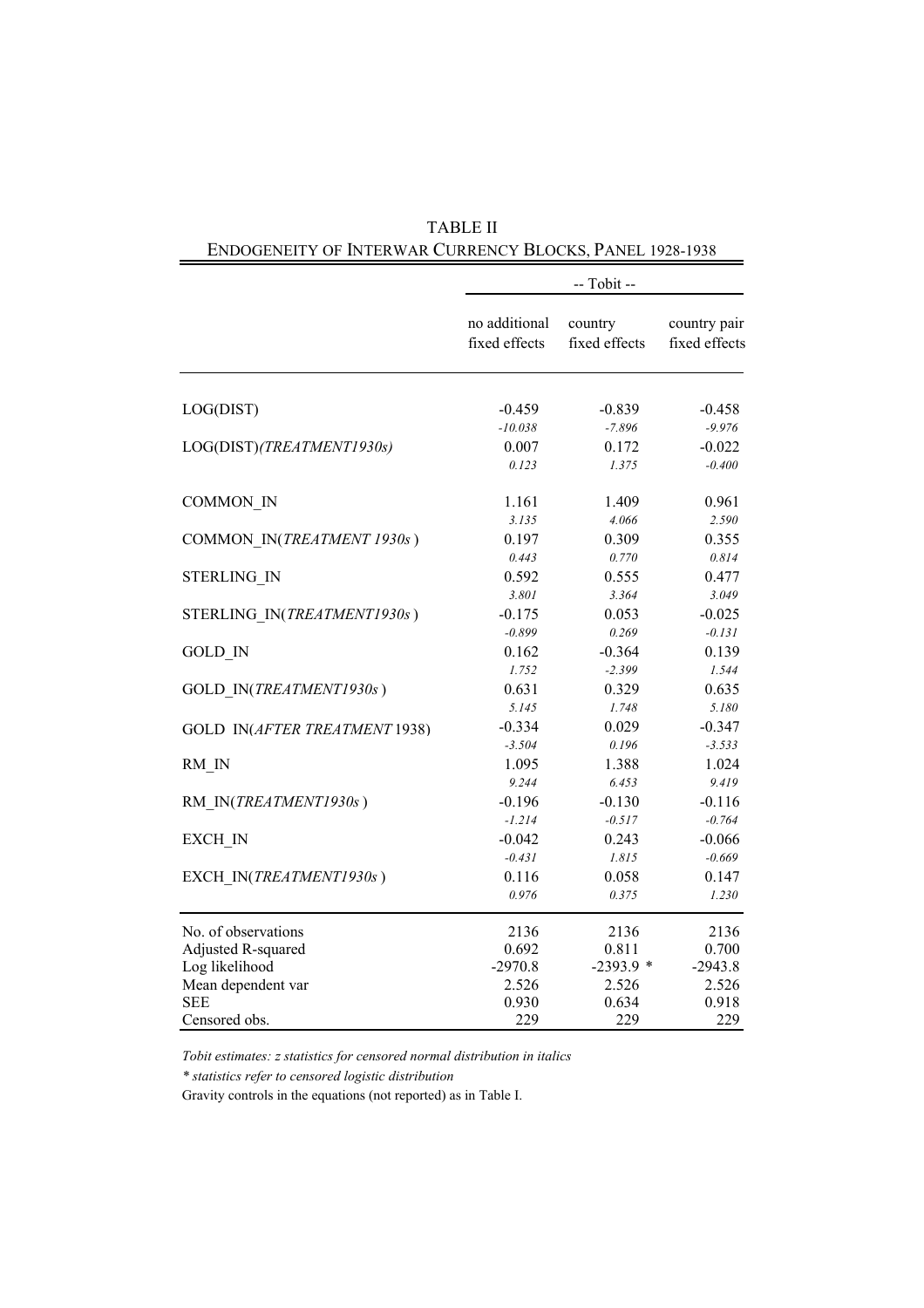|                                         | Gold Bloc            | Commonwlth            | <b>Sterling Bloc</b>  | <b>ExchCtrl Bloc</b> | RM Bloc              |
|-----------------------------------------|----------------------|-----------------------|-----------------------|----------------------|----------------------|
| LOG(DIST)                               | $-1.581$             | 0.828                 | 0.378                 | $-0.997$             | $-0.270$             |
|                                         | $-3.784$             | 3.328                 | 2.713                 | $-6.489$             | $-0.911$             |
| LOG(TRADE 1928)                         | 0.155<br>0.597       | 0.641<br>2.398        | 0.306<br>1.884        | $-0.197$<br>$-2.240$ | 0.908<br>4.495       |
| LOG(TRADE 1928)*FR                      | $-0.054$<br>$-0.430$ | $-4.114$<br>$0.000\,$ | $-4.322$<br>0.000     | $-5.924$<br>0.000    | $-2.891$<br>0.000    |
| LOG(TRADE 1928)*UK                      | $-2.597$<br>0.000    | 0.297<br>2.410        | 0.757<br>6.268        | $-0.614$<br>$-4.545$ | $-2.202$<br>0.000    |
| LOG(TRADE 1928)*GE                      | $-2.672$<br>0.000    | $-2.365$<br>$0.000\,$ | $-2.249$<br>0.000     | 0.120<br>2.009       | 0.311<br>3.525       |
| <b>BORDER</b>                           | $-1.856$<br>$-2.415$ | 1.002<br>1.265        | 0.814<br>1.690        | $-0.352$<br>$-1.365$ | $-0.589$<br>$-1.637$ |
| <b>BORDER*GE</b>                        |                      | $-6.613$<br>$0.000\,$ | $-8.151$<br>$0.000\,$ | $-1.572$<br>$-5.711$ | $-0.332$<br>$-0.749$ |
| <b>LANGUAGE</b>                         | 1.347<br>1.586       |                       | $-0.276$<br>$-0.618$  | $-1.136$<br>$-1.839$ | 0.732<br>1.231       |
| McFadden R-squared                      | 0.570                | 0.641                 | 0.580                 | 0.390                | 0.539                |
| Log likelihood                          | $-40.951$            | $-34.206$             | $-104.301$            | $-249.583$           | $-77.641$            |
| Restr. log likelihood                   | $-95.224$            | $-95.224$             | $-248.347$            | $-409.201$           | $-168.264$           |
| LR statistic $(19/18 df)$               | 108.546              | 122.035               | 288.092               | 319.236              | 181.247              |
| Hannan-Quinn criter.                    | 0.178                | 0.162                 | 0.328                 | 0.662                | 0.266                |
| Obs. $w/depvar = 1$                     | 20                   | 20                    | 72                    | 156                  | 42                   |
| Pred. as depvar = 1 [cutoff $p = 0.4$ ] | 10                   | 11                    | 50                    | 97                   | 19                   |
| % correct                               | 50.0                 | 55.0                  | 69.4                  | 62.18                | 45.24                |
| Obs. w/ depvar = $0$                    | 850                  | 850                   | 798                   | 714                  | 828                  |
| Pred. as depvar $= 0$                   | 847                  | 847                   | 779                   | 627                  | 813                  |
| % correct                               | 99.7                 | 99.7                  | 97.6                  | 87.82                | 98.2                 |

TABLE III Predicting Currency Bloc Membership From Binary Probit Model of Trade in 1928

*z statistics in italics*

controls (nor reported): gravity eq., small-trade bias, GL index, country dummies for USSR, US, Argentina, Japan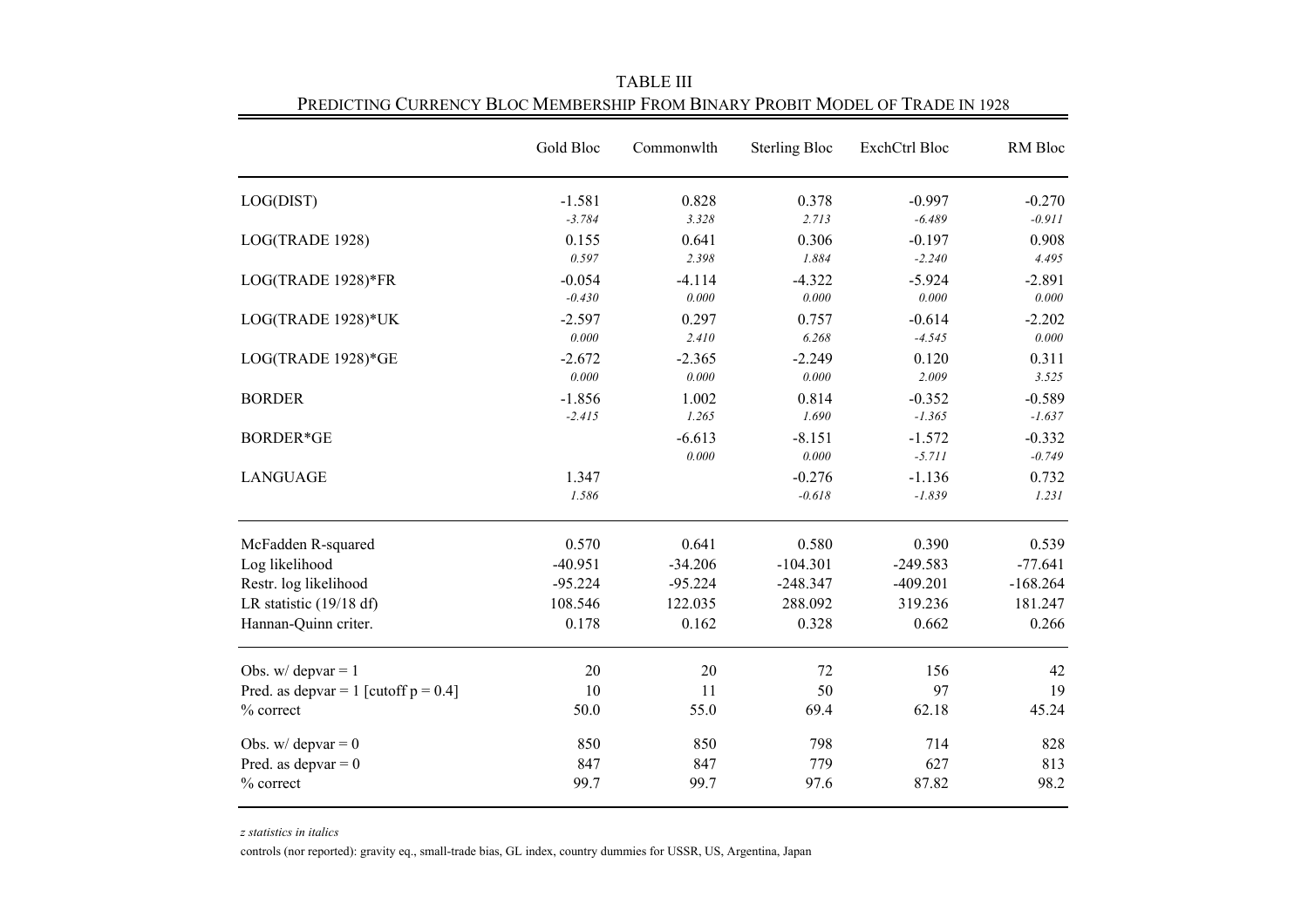|                                                | log of trade             |                               |                                |
|------------------------------------------------|--------------------------|-------------------------------|--------------------------------|
|                                                |                          |                               |                                |
|                                                |                          | Tobit                         |                                |
|                                                | country<br>fixed effects | country pair<br>fixed effects | no additional<br>fixed effects |
|                                                |                          |                               |                                |
| LOG(DIST)                                      | $-0.659$                 | $-0.450$                      | $-0.466$                       |
|                                                | $-18.782$                | $-13.487$                     | $-14.909$                      |
| <b>GOLD BLOC</b>                               |                          |                               |                                |
| <b>REFERENCE GROUP</b>                         | 0.768<br>1.948           | 0.934<br>2.325                | 0.970<br>2.352                 |
| <b>TREATMENT EFFECT</b>                        | $-0.116$                 | $-0.091$                      | $-0.105$                       |
|                                                | $-0.291$                 | $-0.225$                      | $-0.252$                       |
| REFERENCE GROUP 1938                           | $-0.804$<br>$-1.662$     | $-0.903$<br>$-1.812$          | $-0.913$<br>$-1.783$           |
| TREATMENT EFFECT 1938                          | 0.654<br>1.329           | 0.634<br>1.257                | 0.636<br>1.218                 |
| <b>COMMONWEALTH</b>                            |                          |                               |                                |
| <b>REFERENCE GROUP</b>                         | 2.251<br>11.379          | 1.732<br>8.270                | 1.750<br>8.346                 |
| <b>TREATMENT EFFECT</b>                        | $-0.644$                 | $-0.435$                      | $-0.505$                       |
|                                                | $-2.101$                 | $-1.323$                      | $-1.555$                       |
| <b>STERLING BLOC</b><br><b>REFERENCE GROUP</b> | 0.406                    | 0.000                         | 0.023                          |
|                                                | 1.832                    | 0.001                         | 0.108                          |
| <b>TREATMENT EFFECT</b>                        | 0.236                    | 0.474                         | 0.480                          |
|                                                | 1.018                    | 2.084                         | 2.131                          |
| <b>EXCHANGE CONTROL BLOC</b>                   |                          |                               |                                |
| <b>REFERENCE GROUP</b>                         | 0.050                    | 0.088                         | 0.082                          |
|                                                | 0.662                    | 1.155                         | 1.084                          |
| <b>TREATMENT EFFECT</b>                        | 0.019                    | 0.002                         | 0.004                          |
|                                                | 0.229                    | 0.026                         | 0.042                          |
| REICHSMARK BLOC                                |                          |                               |                                |
| <b>REFERENCE GROUP</b>                         | 1.271<br>8.464           | 1.278<br>8.536                | 1.393<br>9.586                 |
| <b>TREATMENT EFFECT</b>                        | $-0.312$                 | $-0.271$                      | $-0.335$                       |
|                                                | $-1.787$                 | $-1.546$                      | $-1.982$                       |
|                                                |                          |                               |                                |
| No. of observations                            | 1421                     | 1421                          | 1421                           |
| Degrees of freedom                             | 1398                     | 1396                          | 1403                           |
| Adjusted R-squared                             | 0.729                    | 0.684                         | 0.676                          |
| Mean dependent var                             | 2.278                    | 2.278                         | 2.278                          |
| <b>SEE</b>                                     | 0.807<br>172             | 0.873                         | 0.883                          |
| Censored obs.                                  |                          | 172                           | 172                            |

| <b>TABLE IV</b>                                    |  |
|----------------------------------------------------|--|
| TREATMENT EFFECTS RELATIVE TO CONTROL GROUP, 1930s |  |

Reference group includes control group and treated *t statistics in italics*

Gravity controls (not reported) as in Table 1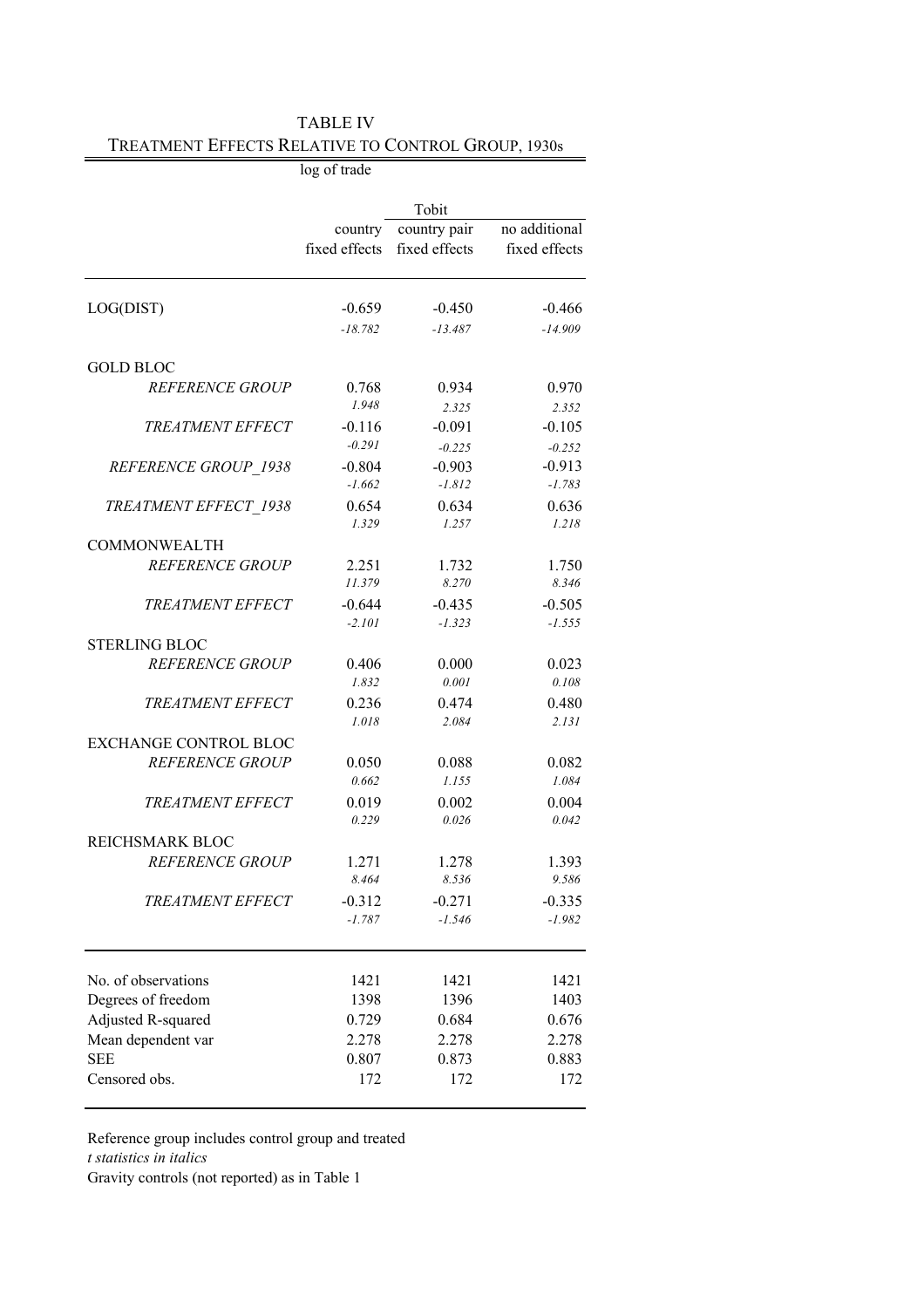TABLE VENDOGENEITY OF EUROPE'S POSTWAR INSTITUTIONS, FULL MODEL, PANEL 1928-1938

| Dependent variable:                                           | Logarithm of zero-value adjusted trade volume |          |                       |          |                            | Logarithm of trade |             |             |                  |             |
|---------------------------------------------------------------|-----------------------------------------------|----------|-----------------------|----------|----------------------------|--------------------|-------------|-------------|------------------|-------------|
| Estimation method:                                            | OLS with controls for small-scale bias        |          |                       |          |                            | Tobit              |             |             |                  |             |
|                                                               | No additional fixed effects                   |          | Country fixed effects |          | Country pair fixed effects |                    |             |             | No fixed effects |             |
| LOG(DIST)                                                     | $-0.295$                                      | $-0.196$ | $-0.432$              | $-0.312$ | $-0.300$                   | $-0.214$           | $-0.350$    | $-0.243$    | $-0.347$         | $-0.227$    |
|                                                               | $-6.996$                                      | $-4.973$ | $-10.214$             | $-7.874$ | $-7.061$                   | $-5.382$           | $-7.100$    | $-5.124$    | $-7.083$         | $-4.817$    |
| EEC OF SIX $(1957)$ IN                                        | 0.902                                         | 0.556    | 0.972                 | 0.552    | 0.929                      | 0.605              | 0.757       | 0.531       | 0.742            | 0.492       |
|                                                               | 7.235                                         | 4.824    | 8.079                 | 4.714    | 7.439                      | 5.254              | 5.231       | 4.073       | 5.126            | 3.772       |
| EU OF FIFTEEN(2000) IN                                        | 0.137                                         | 0.348    | 0.113                 | 0.465    | 0.134                      | 0.359              | 0.090       | 0.267       | 0.097            | 0.253       |
|                                                               | 1.348                                         | 3.244    | 1.160                 | 4.412    | 1.311                      | 3.324              | 0.733       | 2.112       | 0.787            | 2.004       |
| EURO ZONE IN                                                  | $-0.229$                                      | $-0.281$ | $-0.266$              | $-0.356$ | $-0.233$                   | $-0.291$           | $-0.274$    | $-0.377$    | $-0.277$         | $-0.374$    |
|                                                               | $-2.715$                                      | $-3.190$ | $-3.367$              | $-4.188$ | $-2.749$                   | $-3.291$           | $-2.523$    | $-3.298$    | $-2.563$         | $-3.280$    |
| EEC57 OF SIX (1957) OUT                                       | 0.399                                         | 0.202    | 0.484                 | 0.244    | 0.413                      | 0.232              | 0.418       | 0.284       | 0.414            | 0.265       |
|                                                               | 6.156                                         | 3.522    | 7.956                 | 4.285    | 6.346                      | 4.025              | 5.468       | 4.135       | 5.415            | 3.857       |
| EU OF FIFTEEN(2000) OUT                                       | 0.162                                         | 0.286    | 0.172                 | 0.394    | 0.157                      | 0.296              | 0.137       | 0.239       | 0.142            | 0.224       |
|                                                               | 2.658                                         | 4.441    | 3.149                 | 6.440    | 2.573                      | 4.563              | 1.773       | 2.931       | 1.837            | 2.751       |
| EURO ZONE OUT                                                 | $-0.072$                                      | $-0.096$ | $-0.083$              | $-0.155$ | $-0.056$                   | $-0.085$           | $-0.069$    | $-0.104$    | $-0.087$         | $-0.120$    |
|                                                               | $-1.143$                                      | $-1.461$ | $-1.506$              | $-2.545$ | $-0.892$                   | $-1.275$           | $-0.868$    | $-1.224$    | $-1.094$         | $-1.428$    |
| Currency Arrangements in<br>the Equation                      | yes                                           | no       | yes                   | no       | yes                        | no                 | yes         | no          | yes              | no          |
| Treatment Effects of Currency<br>Arrangements in the Equation | yes                                           | no       | yes                   | no       | yes                        | no                 | yes         | no          | yes              | $\rm no$    |
| No. of observations<br>No. of left-censored observations      | 2610                                          | 2610     | 2610                  | 2610     | 2610                       | 2610               | 2136<br>229 | 2136<br>229 | 2136<br>229      | 2136<br>229 |
| Adjusted R-squared                                            | 0.969                                         | 0.965    | 0.972                 | 0.968    | 0.969                      | 0.966              | 0.728       | 0.694       | 0.725            | 0.688       |
| <b>SEE</b>                                                    | 0.850                                         | 0.896    | 0.799                 | 0.859    | 0.842                      | 0.885              | 0.873       | 0.928       | 0.879            | 0.936       |
| Mean dependent var                                            | 0.395                                         | 0.395    | 0.395                 | 0.395    | 0.395                      | 0.395              | 2.526       | 2.526       | 2.526            | 2.526       |
| S.D. dependent var                                            | 4.773                                         | 4.773    | 4.773                 | 4.773    | 4.773                      | 4.773              | 1.676       | 1.676       | 1.676            | 1.676       |

*t statistics from White standard errors in italics (columns 1 to 6)*

*z statistics from Hubert-White standard errors in italics (columns 7 and 8)*

EEC of 6: Trade between France, Germany, Italy, Netherlands,Belgium/Luxemburg

EU of 15: Trade between EEC countries plus Portugal, Spain, Greece, Ireland, Britain, Denmark, Sweden, Finland, and Austria

Euro zone: Trade between EU 15 members except for Denmark and Sweden

Gravity controls in the equations (not reported): Y\_i, Y\_j, y\_i, y\_j, border\_ij, language\_ij, small trade volume dummy STD\_ij, STD\_ij\*log(dist)\_ij, STD\_ij\*Y\_ij.

All gravity controls have slope dummies for 1930s. Cols. 2 to 8 with fixed effects for observations not covered by currency and trade area dummies.